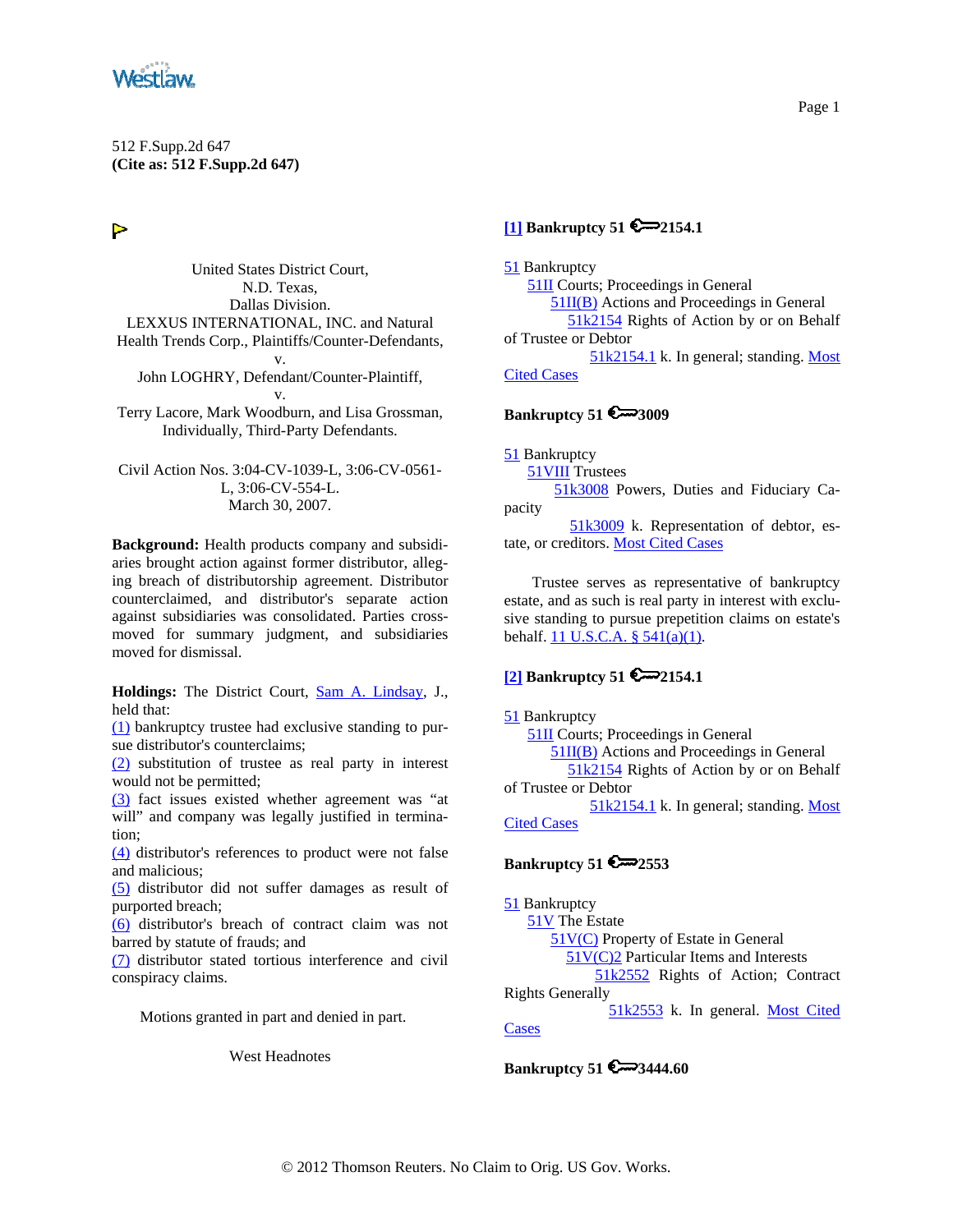### <span id="page-1-0"></span>[51](http://www.westlaw.com/KeyNumber/Default.wl?rs=dfa1.0&vr=2.0&CMD=KEY&DocName=51) Bankruptcy **51XI** Liquidation, Distribution, and Closing [51k3444](http://www.westlaw.com/KeyNumber/Default.wl?rs=dfa1.0&vr=2.0&CMD=KEY&DocName=51k3444) Reopening [51k3444.60](http://www.westlaw.com/KeyNumber/Default.wl?rs=dfa1.0&vr=2.0&CMD=KEY&DocName=51k3444.60) k. Effect. [Most Cited Cases](http://www.westlaw.com/Digest/Default.wl?rs=dfa1.0&vr=2.0&CMD=MCC&DocName=51k3444.60)

Bankruptcy trustee, rather than debtor, had exclusive standing to pursue debtor's claims for fraudulent inducement and civil conspiracy against health products company and subsidiary under Texas law, stemming from alleged breach of distributorship agreement, since those causes of action were prepetition claims and thus property of estate following reopening of debtor's bankruptcy case. [11 U.S.C.A. §](http://www.westlaw.com/Find/Default.wl?rs=dfa1.0&vr=2.0&DB=1000546&DocName=11USCAS541&FindType=L&ReferencePositionType=T&ReferencePosition=SP_7b9b000044381)   $541(a)(1)$ .

# **[\[3\]](#page-12-0) Bankruptcy 51 2154.1**

[51](http://www.westlaw.com/KeyNumber/Default.wl?rs=dfa1.0&vr=2.0&CMD=KEY&DocName=51) Bankruptcy [51II](http://www.westlaw.com/KeyNumber/Default.wl?rs=dfa1.0&vr=2.0&CMD=KEY&DocName=51II) Courts; Proceedings in General [51II\(B\)](http://www.westlaw.com/KeyNumber/Default.wl?rs=dfa1.0&vr=2.0&CMD=KEY&DocName=51II%28B%29) Actions and Proceedings in General [51k2154](http://www.westlaw.com/KeyNumber/Default.wl?rs=dfa1.0&vr=2.0&CMD=KEY&DocName=51k2154) Rights of Action by or on Behalf of Trustee or Debtor

 [51k2154.1](http://www.westlaw.com/KeyNumber/Default.wl?rs=dfa1.0&vr=2.0&CMD=KEY&DocName=51k2154.1) k. In general; standing. [Most](http://www.westlaw.com/Digest/Default.wl?rs=dfa1.0&vr=2.0&CMD=MCC&DocName=51k2154.1)  [Cited Cases](http://www.westlaw.com/Digest/Default.wl?rs=dfa1.0&vr=2.0&CMD=MCC&DocName=51k2154.1)

Substitution of bankruptcy trustee, rather than debtor, as real party in interest would not be permitted as to debtor's claims for fraudulent inducement and civil conspiracy against health products company and subsidiary under Texas law, stemming from alleged breach of distributorship agreement; even if debtor had inadvertently failed to disclose his claims in bankruptcy petition, interested parties had ample time to obtain joinder, ratification, or substitution of trustee.  $11$  U.S.C.A.  $\frac{8}{541(a)(1)}$ ; Fed.Rules [Civ.Proc.Rule 17\(a\), 28 U.S.C.A.](http://www.westlaw.com/Find/Default.wl?rs=dfa1.0&vr=2.0&DB=1004365&DocName=USFRCPR17&FindType=L)

# **[\[4\]](#page-14-0) Federal Civil Procedure 170A 2492**

[170A](http://www.westlaw.com/KeyNumber/Default.wl?rs=dfa1.0&vr=2.0&CMD=KEY&DocName=170A) Federal Civil Procedure [170AXVII](http://www.westlaw.com/KeyNumber/Default.wl?rs=dfa1.0&vr=2.0&CMD=KEY&DocName=170AXVII) Judgment [170AXVII\(C\)](http://www.westlaw.com/KeyNumber/Default.wl?rs=dfa1.0&vr=2.0&CMD=KEY&DocName=170AXVII%28C%29) Summary Judgment [170AXVII\(C\)2](http://www.westlaw.com/KeyNumber/Default.wl?rs=dfa1.0&vr=2.0&CMD=KEY&DocName=170AXVII%28C%292) Particular Cases [170Ak2492](http://www.westlaw.com/KeyNumber/Default.wl?rs=dfa1.0&vr=2.0&CMD=KEY&DocName=170Ak2492) k. Contract cases in general. [Most Cited Cases](http://www.westlaw.com/Digest/Default.wl?rs=dfa1.0&vr=2.0&CMD=MCC&DocName=170Ak2492)

Genuine issues of material fact, regarding whether distributorship agreement was "at will" and health products company was legally justified in terminating agreement with distributor, precluded summary judgment on claim brought under Texas law by company and subsidiary against distributor, seeking declaratory judgment as to parties' rights and obligations under agreement.

# **[5]** Libel and Slander 237  $\mathbb{R}$  | 131

### [237](http://www.westlaw.com/KeyNumber/Default.wl?rs=dfa1.0&vr=2.0&CMD=KEY&DocName=237) Libel and Slander

[237V](http://www.westlaw.com/KeyNumber/Default.wl?rs=dfa1.0&vr=2.0&CMD=KEY&DocName=237V) Slander of Property or Title

 [237k131](http://www.westlaw.com/KeyNumber/Default.wl?rs=dfa1.0&vr=2.0&CMD=KEY&DocName=237k131) k. Intent and malice. [Most Cited](http://www.westlaw.com/Digest/Default.wl?rs=dfa1.0&vr=2.0&CMD=MCC&DocName=237k131)  **[Cases](http://www.westlaw.com/Digest/Default.wl?rs=dfa1.0&vr=2.0&CMD=MCC&DocName=237k131)** 

Health products company and subsidiary that sued former distributor, stemming from purported breach of distributorship agreement, failed to establish that distributor published disparaging and false words about product with malice, as required to maintain product disparagement claim under Texas law; despite distributor's alleged sexually crude references to "cream for pleasure," product was in fact topical vaginal stimulant cream.

# **[\[6\]](#page-15-0) Contracts 95 321(2)**

[95](http://www.westlaw.com/KeyNumber/Default.wl?rs=dfa1.0&vr=2.0&CMD=KEY&DocName=95) Contracts [95V](http://www.westlaw.com/KeyNumber/Default.wl?rs=dfa1.0&vr=2.0&CMD=KEY&DocName=95V) Performance or Breach [95k321](http://www.westlaw.com/KeyNumber/Default.wl?rs=dfa1.0&vr=2.0&CMD=KEY&DocName=95k321) Rights and Liabilities on Breach [95k321\(2\)](http://www.westlaw.com/KeyNumber/Default.wl?rs=dfa1.0&vr=2.0&CMD=KEY&DocName=95k321%282%29) k. Where no damages result from breach. [Most Cited Cases](http://www.westlaw.com/Digest/Default.wl?rs=dfa1.0&vr=2.0&CMD=MCC&DocName=95k321%282%29)

Health products company and subsidiary that sued former distributor failed to establish that company suffered any damages as result of distributor's purported breach of distributorship agreement, as required to maintain breach of contract claim under Texas law; there was no evidence that company lost any distributors or potential distributors as result of alleged cross-recruiting of other distributors.

# **[\[7\]](#page-16-0) Contracts 95**  $\approx 326$

[95](http://www.westlaw.com/KeyNumber/Default.wl?rs=dfa1.0&vr=2.0&CMD=KEY&DocName=95) Contracts

[95VI](http://www.westlaw.com/KeyNumber/Default.wl?rs=dfa1.0&vr=2.0&CMD=KEY&DocName=95VI) Actions for Breach

 [95k326](http://www.westlaw.com/KeyNumber/Default.wl?rs=dfa1.0&vr=2.0&CMD=KEY&DocName=95k326) k. Grounds of action. [Most Cited](http://www.westlaw.com/Digest/Default.wl?rs=dfa1.0&vr=2.0&CMD=MCC&DocName=95k326)  **[Cases](http://www.westlaw.com/Digest/Default.wl?rs=dfa1.0&vr=2.0&CMD=MCC&DocName=95k326)** 

Elements in breach of contract claim under Texas law include: (1) existence of valid contract; (2) plaintiff performed or tendered performance; (3) de-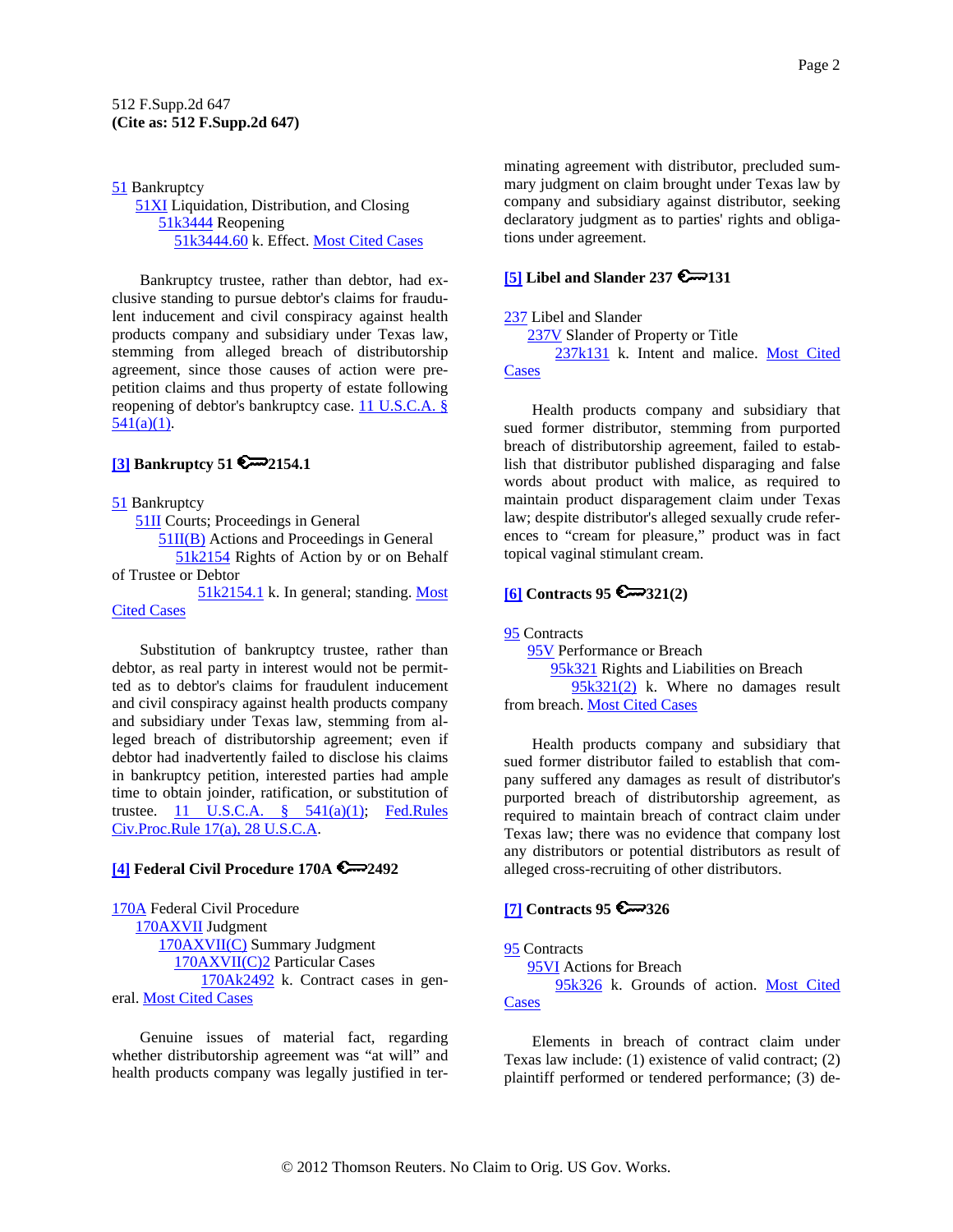<span id="page-2-0"></span>fendant breached contract; and (4) plaintiff was damaged as result of breach.

# **[\[8\]](#page-17-0) Frauds, Statute Of 185 49**

[185](http://www.westlaw.com/KeyNumber/Default.wl?rs=dfa1.0&vr=2.0&CMD=KEY&DocName=185) Frauds, Statute Of [185V](http://www.westlaw.com/KeyNumber/Default.wl?rs=dfa1.0&vr=2.0&CMD=KEY&DocName=185V) Agreements Not to Be Performed Within One Year or During Lifetime [185k48](http://www.westlaw.com/KeyNumber/Default.wl?rs=dfa1.0&vr=2.0&CMD=KEY&DocName=185k48) Possibility of Performance [185k49](http://www.westlaw.com/KeyNumber/Default.wl?rs=dfa1.0&vr=2.0&CMD=KEY&DocName=185k49) k. In general. [Most Cited Cases](http://www.westlaw.com/Digest/Default.wl?rs=dfa1.0&vr=2.0&CMD=MCC&DocName=185k49)

Where time for performance is indefinite in that agreement merely provides for performance of particular act or acts which can conceivably be performed within one year, Texas Statute of Frauds is inapplicable, however improbable performance within one year might be. [V.T.C.A., Bus. & C. §](http://www.westlaw.com/Find/Default.wl?rs=dfa1.0&vr=2.0&DB=1000168&DocName=TXBCS26.01&FindType=L&ReferencePositionType=T&ReferencePosition=SP_61d20000b6d76)   $26.01(b)(6)$ .

# **[\[9\]](#page-18-0) Torts 379 212**

[379](http://www.westlaw.com/KeyNumber/Default.wl?rs=dfa1.0&vr=2.0&CMD=KEY&DocName=379) Torts [379III](http://www.westlaw.com/KeyNumber/Default.wl?rs=dfa1.0&vr=2.0&CMD=KEY&DocName=379III) Tortious Interference [379III\(B\)](http://www.westlaw.com/KeyNumber/Default.wl?rs=dfa1.0&vr=2.0&CMD=KEY&DocName=379III%28B%29) Business or Contractual Relations [379III\(B\)1](http://www.westlaw.com/KeyNumber/Default.wl?rs=dfa1.0&vr=2.0&CMD=KEY&DocName=379III%28B%291) In General [379k212](http://www.westlaw.com/KeyNumber/Default.wl?rs=dfa1.0&vr=2.0&CMD=KEY&DocName=379k212) k. Contracts. [Most Cited Cas-](http://www.westlaw.com/Digest/Default.wl?rs=dfa1.0&vr=2.0&CMD=MCC&DocName=379k212)

[es](http://www.westlaw.com/Digest/Default.wl?rs=dfa1.0&vr=2.0&CMD=MCC&DocName=379k212)

Elements of tortious interference with contract under Texas law are: (1) existing contract subject to interference; (2) willful and intentional act of interference with contract; (3) that proximately caused plaintiff's injury; and (4) caused actual damages or loss.

# **[\[10\]](#page-19-0) Corporations and Business Organizations 101 2**<del>∞</del>2303

[101](http://www.westlaw.com/KeyNumber/Default.wl?rs=dfa1.0&vr=2.0&CMD=KEY&DocName=101) Corporations and Business Organizations [101IX](http://www.westlaw.com/KeyNumber/Default.wl?rs=dfa1.0&vr=2.0&CMD=KEY&DocName=101IX) Corporate Powers and Liabilities [101IX\(B\)](http://www.westlaw.com/KeyNumber/Default.wl?rs=dfa1.0&vr=2.0&CMD=KEY&DocName=101IX%28B%29) Representation of Corporation by Corporate Principals [101k2301](http://www.westlaw.com/KeyNumber/Default.wl?rs=dfa1.0&vr=2.0&CMD=KEY&DocName=101k2301) Application of Principle of Agency to Corporations [101k2303](http://www.westlaw.com/KeyNumber/Default.wl?rs=dfa1.0&vr=2.0&CMD=KEY&DocName=101k2303) k. Corporation acts through officers or agents. [Most Cited Cases](http://www.westlaw.com/Digest/Default.wl?rs=dfa1.0&vr=2.0&CMD=MCC&DocName=101k2303)

(Formerly 101k397)

Under Texas law, actions of corporate agent on behalf of corporation are deemed corporation's acts.

# $[11]$  Conspiracy 91

[91](http://www.westlaw.com/KeyNumber/Default.wl?rs=dfa1.0&vr=2.0&CMD=KEY&DocName=91) Conspiracy

[91I](http://www.westlaw.com/KeyNumber/Default.wl?rs=dfa1.0&vr=2.0&CMD=KEY&DocName=91I) Civil Liability

[91I\(A\)](http://www.westlaw.com/KeyNumber/Default.wl?rs=dfa1.0&vr=2.0&CMD=KEY&DocName=91I%28A%29) Acts Constituting Conspiracy and Liability Therefor

> [91k1](http://www.westlaw.com/KeyNumber/Default.wl?rs=dfa1.0&vr=2.0&CMD=KEY&DocName=91k1) Nature and Elements in General [91k1.1](http://www.westlaw.com/KeyNumber/Default.wl?rs=dfa1.0&vr=2.0&CMD=KEY&DocName=91k1.1) k. In general. [Most Cited Cases](http://www.westlaw.com/Digest/Default.wl?rs=dfa1.0&vr=2.0&CMD=MCC&DocName=91k1.1)

Elements of civil conspiracy claim under Texas law are: (1) two or more persons; (2) object to be accomplished; (3) meeting of minds on object or course of action; (4) one or more unlawful, overt acts; and (5) damages as proximate result.

**\*648** [Michael V. Marconi](http://www.westlaw.com/Find/Default.wl?rs=dfa1.0&vr=2.0&DB=PROFILER-WLD&DocName=0211898101&FindType=h), McKool Smith, Dallas, TX, [Bartholomew L. McLeay](http://www.westlaw.com/Find/Default.wl?rs=dfa1.0&vr=2.0&DB=PROFILER-WLD&DocName=0204674301&FindType=h), [Jeremy T. Fitzpatrick,](http://www.westlaw.com/Find/Default.wl?rs=dfa1.0&vr=2.0&DB=PROFILER-WLD&DocName=0329952101&FindType=h) Kutak Rock Law Firm, Omaha, NE, for Plaintiffs/Counter-Defendants.

[K. Lawson Pedigo,](http://www.westlaw.com/Find/Default.wl?rs=dfa1.0&vr=2.0&DB=PROFILER-WLD&DocName=0250992301&FindType=h) Miller Keffer & Pedigo, Dallas, TX, [Louis W. Bullock,](http://www.westlaw.com/Find/Default.wl?rs=dfa1.0&vr=2.0&DB=PROFILER-WLD&DocName=0159999301&FindType=h) Miller Keffer Bullock & Pedigo, Tulsa, OK, for Defendant/Counter-Plaintiff.

[Edwin J. Tomko](http://www.westlaw.com/Find/Default.wl?rs=dfa1.0&vr=2.0&DB=PROFILER-WLD&DocName=0323581501&FindType=h), [Jason M. Ross,](http://www.westlaw.com/Find/Default.wl?rs=dfa1.0&vr=2.0&DB=PROFILER-WLD&DocName=0328167901&FindType=h) Curran Tomko & Tarski, [Cathy L. Altman,](http://www.westlaw.com/Find/Default.wl?rs=dfa1.0&vr=2.0&DB=PROFILER-WLD&DocName=0102290001&FindType=h) Carrington Coleman Sloman & Blumenthal, [Christopher E. Kirkpatrick,](http://www.westlaw.com/Find/Default.wl?rs=dfa1.0&vr=2.0&DB=PROFILER-WLD&DocName=0329634201&FindType=h) [Laurence K. Gustafson](http://www.westlaw.com/Find/Default.wl?rs=dfa1.0&vr=2.0&DB=PROFILER-WLD&DocName=0261870001&FindType=h), Haynes & Boone, [Robert L.](http://www.westlaw.com/Find/Default.wl?rs=dfa1.0&vr=2.0&DB=PROFILER-WLD&DocName=0138563001&FindType=h)  [Tobey,](http://www.westlaw.com/Find/Default.wl?rs=dfa1.0&vr=2.0&DB=PROFILER-WLD&DocName=0138563001&FindType=h) [C. Randal Johnston](http://www.westlaw.com/Find/Default.wl?rs=dfa1.0&vr=2.0&DB=PROFILER-WLD&DocName=0168837701&FindType=h), Johnston Tobey, Dallas, TX, [Patrick E. Brookhouser, Jr.](http://www.westlaw.com/Find/Default.wl?rs=dfa1.0&vr=2.0&DB=PROFILER-WLD&DocName=0291489601&FindType=h)[Edward G. Warin,](http://www.westlaw.com/Find/Default.wl?rs=dfa1.0&vr=2.0&DB=PROFILER-WLD&DocName=0188324901&FindType=h) McGrath North Law Firm, [David S. Houghton](http://www.westlaw.com/Find/Default.wl?rs=dfa1.0&vr=2.0&DB=PROFILER-WLD&DocName=0132966201&FindType=h), Lieben Whitted **\*649** Law Firm, Omaha, NE, for Third-Party Defendants.

[Clinton D. Howie](http://www.westlaw.com/Find/Default.wl?rs=dfa1.0&vr=2.0&DB=PROFILER-WLD&DocName=0328579201&FindType=h), Howie Law Firm, Heath, TX, [Brant C. Martin](http://www.westlaw.com/Find/Default.wl?rs=dfa1.0&vr=2.0&DB=PROFILER-WLD&DocName=0320265801&FindType=h), Wick Phillips, Dallas, TX, Kimberli [D. Dawson](http://www.westlaw.com/Find/Default.wl?rs=dfa1.0&vr=2.0&DB=PROFILER-WLD&DocName=0317897301&FindType=h), Hart Dawson Law Firm, Cozad, NE.

### *MEMORANDUM OPINION AND ORDER* [SAM A. LINDSAY](http://www.westlaw.com/Find/Default.wl?rs=dfa1.0&vr=2.0&DB=PROFILER-WLD&DocName=0188576301&FindType=h), District Judge.

Before the court are: Third-Party Defendant Lisa Grossmann's Motion for Summary Judgment, filed June 30, 2006 (Docket No. 103); Motion for Summary Judgment of Plaintiff/Counter-Defendants Lexxus International, Inc. and Natural Health Trends Corp., filed July 1, 2006 (Docket No. 105); Motion for Summary Judgment of Third-Party Defendant Mark Woodburn, filed July 3, 2006 (Docket No. 108); Terry LaCore's Motion for Summary Judgment,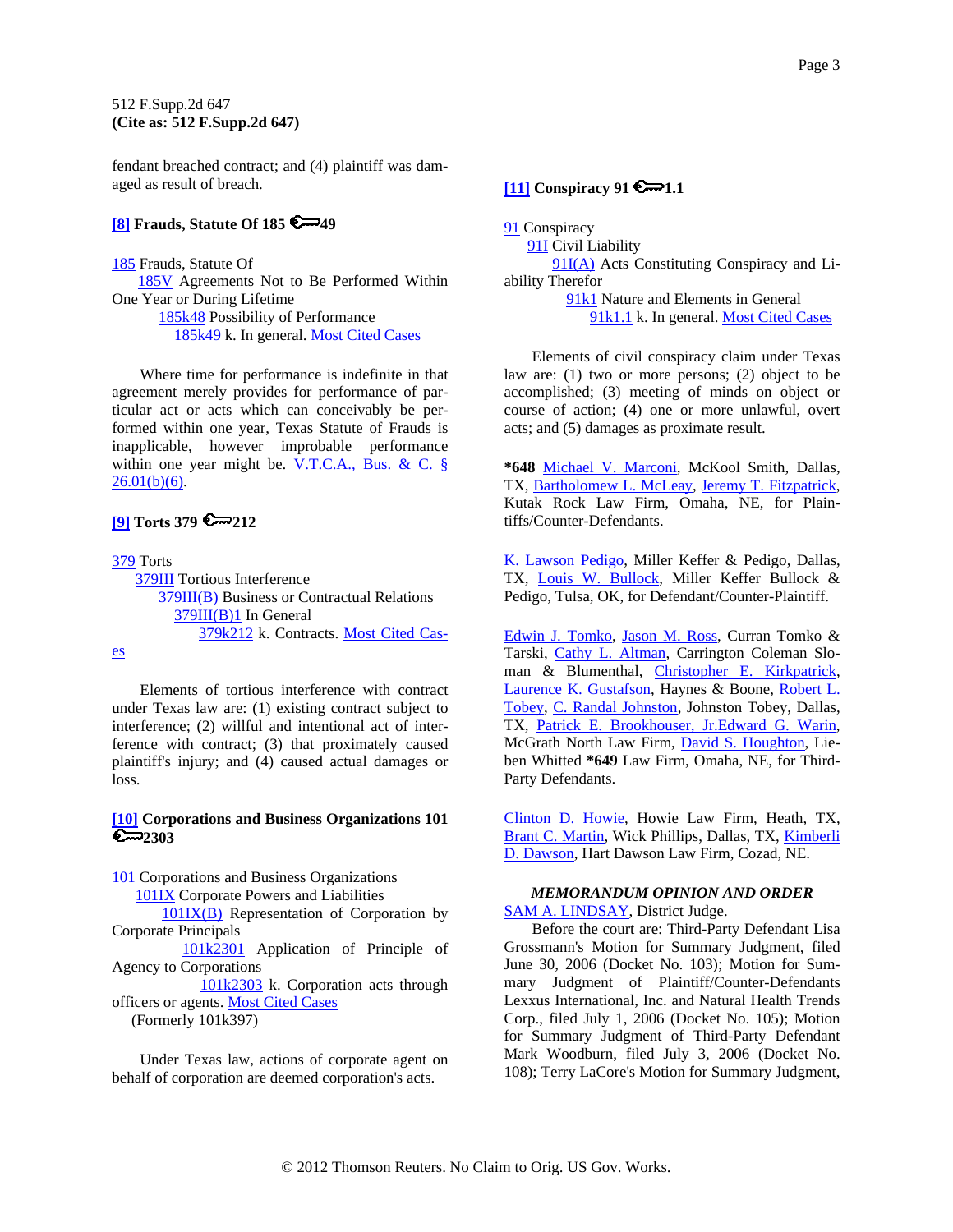<span id="page-3-0"></span>filed July 3, 2006 (Docket No. 110); Defendant/Counter-Plaintiff John Loghry's Motion for Partial Summary Judgment, filed July 3, 2006 (Docket No. 111); and Defendants' Motion to Dismiss Plaintiff's Second Amended Complaint Pursuant to [Federal Rule of Civil Procedure 12\(b\)\(6\)](http://www.westlaw.com/Find/Default.wl?rs=dfa1.0&vr=2.0&DB=1004365&DocName=USFRCPR12&FindType=L) and Brief in Support, filed August 2,  $2006 \frac{FM1}{F}$  Having carefully considered the motions, responses, replies, appendices, evidence, record and applicable law, the court: **grants** Third-Party Defendant Lisa Grossmann's Motion for Summary Judgment (Docket No. 103); **grants** Motion for Summary Judgment of Plaintiff/Counter-Defendants Lexxus International, Inc. and Natural Health Trends Corp. (Docket No. 105); **grants** Motion for Summary Judgment of Third-Party Defendant Mark Woodburn (Docket No. 108); **grants** Terry LaCore's Motion for Summary Judgment, filed July 3, 2006 (Docket No. 110); and **grants in part and denies in part** Defendant/Counter-Plaintiff John Loghry's Motion for Partial Summary Judgment (Docket No. 111). Further, having carefully considered the motion, response, reply, pleadings and applicable law, the court **denies** Defendants' Motion to Dismiss Plaintiff's Second Amended Complaint Pursuant to [Federal Rule of](http://www.westlaw.com/Find/Default.wl?rs=dfa1.0&vr=2.0&DB=1004365&DocName=USFRCPR12&FindType=L)  [Civil Procedure 12\(b\)\(6\).](http://www.westlaw.com/Find/Default.wl?rs=dfa1.0&vr=2.0&DB=1004365&DocName=USFRCPR12&FindType=L)

> [FN1.](#page-3-0) Defendants' Motion to Dismiss Plaintiff's Second Amended Complaint Pursuant to [Federal Rule of Civil Procedure 12\(b\)\(6\)](http://www.westlaw.com/Find/Default.wl?rs=dfa1.0&vr=2.0&DB=1004365&DocName=USFRCPR12&FindType=L) and Brief in Support was filed in *Philip M. Kelly, as Chapter 7 Bankruptcy Trustee in the Matter of John Loghry and Robyn Loghry v. Steve Francisco and StarSearch International, LLC,* 3:06-CV-554-L. On the docket sheet for that case, this motion is Docket Entry Number 84. The court recently consolidated Civil Action No. 3:06-CV-554- L with this action. *See* Order of Consolidation (March 28, 2007).

# **I. Factual and Procedural Background**<sub>[FN2](#page-3-0)</sub>

[FN2.](#page-3-0) The parties and the court are familiar with the facts underlying this lawsuit, and the court has set forth in detail the facts and procedural history of this case in prior decisions, incorporated herein by reference. *See* Order, Feb. 25, 2005; Memorandum Opinion and Order, Nov. 16, 2005.

Because the court must consider the relevant facts in the context of cross-motions for summary judgment as well as a motion to dismiss, which are governed by different legal standards, the court will state the relevant facts in the context of considering each motion. The court sets forth only the necessary background facts at this juncture. Moreover, because an understanding of the procedural history of this case in essential to the court's various rulings, the court sets out the history in detail.

Plaintiff Lexxus International, Inc. ("Lexxus") is a subsidiary of Plaintiff Natural Health Trends Corp. ("Natural Health" or "NHTC") (collectively, "Plaintiffs"). Plaintiffs are in the business of **\*650** selling cosmetic and "quality of life" products through a multi-level marketing distribution network.<sup>FN3</sup> Terry LaCore ("LaCore") and Mark Woodburn ("Woodburn") are principals of Lexxus. Lisa Grossman ("Grossman") is a Lexxus distributor. In December 2000, Lexxus entered into an agreement with John Loghry ("Loghry") for Loghry to become a front-line distributor for Lexxus. There is no written distributorship agreement between the parties. On or around June 10, 2002, Lexxus terminated Loghry's distributorship status. This case arises from Loghry's termination.

> [FN3.](#page-3-0) Specifically, the "quality of life" product at issue is Viacream, a topical vaginal stimulant cream.

### *A. Loghry Files for Bankruptcy in Federal Bankruptcy Court in Nebraska*

Loghry filed a personal bankruptcy petition on September 18, 2002, with the United States Bankruptcy Court for the District of Nebraska. In those proceedings, Loghry did not disclose the existence of any potential claims against Plaintiffs, LaCore, Woodburn or Grossman. Loghry was granted an order of discharge of his debts on December 31, 2002.

### *B. Plaintiffs Sue Loghry in the Northern District of Texas and Loghry Counterclaims*

Plaintiffs filed this action on May 13, 2004, against Loghry seeking a declaratory judgment pursuant to [28 U.S.C. § 2201,](http://www.westlaw.com/Find/Default.wl?rs=dfa1.0&vr=2.0&DB=1000546&DocName=28USCAS2201&FindType=L) *[et seq.,](http://www.westlaw.com/Find/Default.wl?rs=dfa1.0&vr=2.0&DB=1000546&DocName=28USCAS2201&FindType=L)* that:

(1) the plaintiffs, as well as their officers, directors, and employees, are not parties to any agreement with the defendant pursuant to which they are obli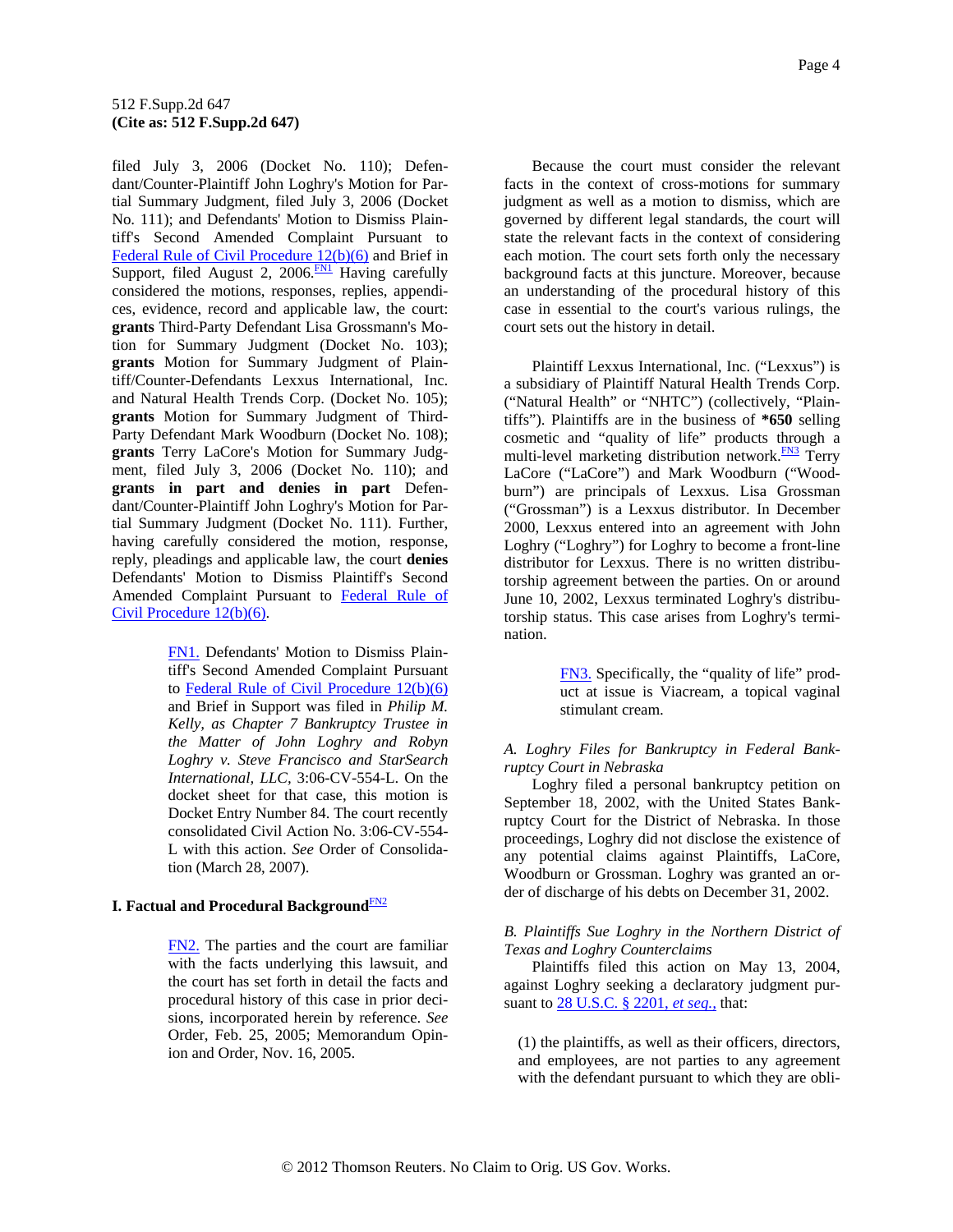<span id="page-4-0"></span>gated to issue or provide any stock to the defendant; and

(2) Lexxus was legally justified in terminating its distributorship agreement with the defendant and, in any event, that Lexxus had the right to terminate that "at will" agreement at any time for any reason or no reason at all.

Pl. Comp. at 8. Plaintiffs also seek damages for breach of contract and product disparagement. *Id.* at 8-9. On September 3, 2004, Loghry counterclaimed against Plaintiffs alleging breach of contract, fraudulent inducement, and statutory fraud. *See* Def.'s Second Amended Answer and Counterclaim at 12-19. Loghry also filed claims against LaCore, Woodburn and Grossman (sometimes collectively referred to as the "Lexxus Defendants"), alleging that they engaged in fraudulent inducement, statutory fraud, civil conspiracy and tortious interference with existing contractual relations. *Id.* He alleged that in February 2001, LaCore and Woodburn, on behalf of Lexxus and Natural Health, agreed and represented to him that there would never be another front-line distributor in the Lexxus network and that all distributors who entered the network would be placed in Loghry's "downline." Loghry also alleged that Plaintiffs agreed to issue him one million shares of stock in Natural Health. On November 1, 2004, Plaintiffs and the Lexxus Defendants filed a Motion for Judgment on the Pleadings and Third-Party Defendants' Motion to Dismiss the Claims Against Them (hereinafter "Motion for Judgment on the Pleadings").

# *C. Loghry Sues Steve Francisco and StarSearch International in the District of Nebraska*

On July 2, 2004, Loghry field a lawsuit alleging breach of contract, tortious interference with contractual relations and civil conspiracy against Steve Francisco ("Francisco") and Susan Francisco, in connection**\*651** with Loghry's termination from Lexxus (hereinafter, "the *Francisco* Lawsuit"). Specifically, Loghry alleged that he and others developed the concept of selling a line of health care products through a multi-level marketing distribution network, namely, Lexxus. He alleges that Lexxus entered into an agreement with him promising that he would be a front-line distributor and that he was to occupy "position 1015" of the distribution network, thereby earning commissions both from his own sales as well as from other Lexxus distributors' sales "downline of

position 1015." Loghry alleged that in March 2001, LaCore asked him to contact Francisco to recruit him as a Lexxus distributor. He alleges he contacted Francisco regarding the distributorship and "position 1014," which is one level above the "1015 position." In March or April 2001, Lexxus activated the "position 1014" distributorship for StarSearch International LLC ("StarSearch"), $\frac{FN4}{FN}$  $\frac{FN4}{FN}$  $\frac{FN4}{FN}$  of which Francisco was the general manager. StarSearch mailed checks to Loghry based on agreement that Loghry would receive 25% of Lexxus revenues received by StarSeach. When Lexxus terminated Loghry's distributorship on June 10, 2002, he stopped receiving money from StarSearch.

> [FN4.](#page-4-0) StarSearch was originally named "1 Star Search," also known as "StarSearch International Trust." The court will use the term "StarSearch" to refer to this entity.

Loghry alleges that Lexxus's agreement with Francisco, whereby Francisco was to become an additional front-line distributor of Lexxus, violated his distributorship agreement. Loghry alleges that Francisco and StarSearch breached an oral agreement related to sharing revenues with Loghry from the sale of healthcare products through Lexxus's network, that Francisco tortiously interfered with the contract, and that Francisco conspired with others, including Lexxus and [S](#page-4-0)tarSearch, to deprive him of promised revenues.<sup>FN5</sup>

> [FN5.](#page-4-0) Loghry asserts these same claims against Lexxus. *See* Def. Third Amended Answer, Counterclaim and Claims Against Additional Parties ¶ 52.

# *D. The Court's February 2, 2005 Order*

By its order of February 2, 2005, the court granted in part and denied in part Plaintiffs' Motion for Judgment on the Pleadings, denying the motion to dismiss as to Loghry's claims of common law fraud and civil conspiracy, and granting the motion as to Loghry's claims of statutory fraud and tortious interference with contractual relations against Grossman, dismissing these claims without prejudice for failure to state a claim upon which relief can be granted pur-suant to [Fed.R.Civ.P. 12\(b\)\(6\).](http://www.westlaw.com/Find/Default.wl?rs=dfa1.0&vr=2.0&DB=1004365&DocName=USFRCPR12&FindType=L) The court also denied Loghry's alternative request for leave to amend his pleadings as to his statutory fraud and tortious interference claims and denied as moot Loghry's alterna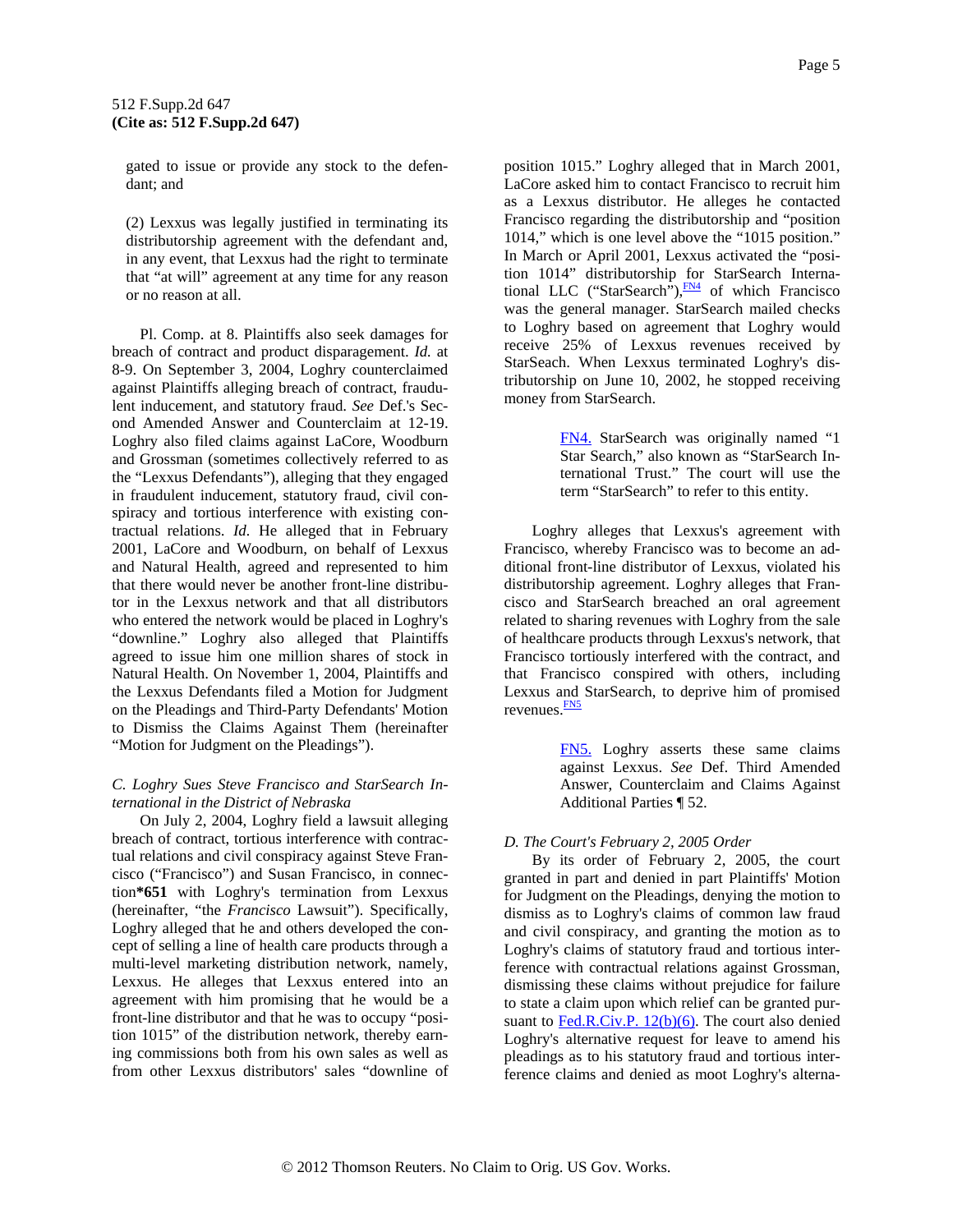<span id="page-5-0"></span>tive request for leave to amend his pleadings as to his common law fraud and civil conspiracy claims. $\frac{FN6}{FN}$  In a later order, the court granted Loghry leave to amend his complaint as to his claims of fraud and civil conspiracy against Grossman. Loghry filed Defendant's Third Amended Answer, Counterclaim and Claims Against Additional Parties on May 18, 2005.

> [FN6.](#page-5-0) In its order of April 27, 2005, the court acknowledged an inconsistent statement in its February 2, 2005 order. The court therefore amended its February 2, 2005 order to clarify that Loghry's request for leave to amend his tortious interference claim against Grossman was denied.

# *E. Judicial Estoppel Arguments Raised by Plaintiffs and Lexxus Defendants*

On June 2, 2005, Plaintiffs and the Lexxus Defendants filed Counter-Defendants **\*652** and Third-Party Defendants' Motion to Dismiss and Motion for Judgment on the Pleadings. In their motions, Plaintiffs and the Lexxus Defendants contended that Loghry was judicially estopped from asserting his counterclaims because he failed to disclose any potential claims against them in his September 18, 2002 personal bankruptcy petition. They contended that such failure was not only an admission that no such claims existed, but also, as a matter of law, an automatic bar to future claims which arose before the bankruptcy and were not disclosed during the bankruptcy. Plaintiffs and the Lexxus Defendants also maintained they were entitled to judgment on the pleadings since Loghry contended that the actions which gave rise to the counterclaims were known to him and occurred before the bankruptcy. Loghry responded that his non-disclosure of his potential claims against Plaintiffs and the Lexxus Defendants was inadvertent and that the application of judicial estoppel would be inequitable. Before the court summarizes its ruling on these motions, in the interests of proceeding in chronological order, the court first turns to June 3, 2005, when Loghry moved to reopen his bankruptcy case.

# *F. Loghry Moves to Reopen his Bankruptcy Case and to Reappoint Chapter 7 Trustee*

On June 3, 2005, Loghry moved to reopen his bankruptcy case and for reappointment of a Trustee of his Chapter 7 estate for the purposes of administering his prepetition claims. In his motion, he stated:

2. That prior to the filing of Debtor's bankruptcy petition, John Loghry was terminated as a distributor by Lexxus International, Inc. Mr. Loghry is pursuing claims against Lexxus International, Inc., [NHTC], Terry LaCore, Mark Woodburn, and Lisa Grossman, in U.S. District Court, District of Texas, Dallas Division[.]

\* \* \* \* \* \*

4. The Debtor was not aware of the causes of action until the discharge was granted in bankruptcy.

5. The case should be reopened pursuant to [11](http://www.westlaw.com/Find/Default.wl?rs=dfa1.0&vr=2.0&DB=1000546&DocName=11USCAS350&FindType=L&ReferencePositionType=T&ReferencePosition=SP_a83b000018c76)  [U.S.C. 350\(b\)](http://www.westlaw.com/Find/Default.wl?rs=dfa1.0&vr=2.0&DB=1000546&DocName=11USCAS350&FindType=L&ReferencePositionType=T&ReferencePosition=SP_a83b000018c76) to administer assets.

*See* Appendix to Brief in Support of Motion for Summary Judgment of Plaintiffs/Counter-Defendants at 9-10 ("Pl. MSJ App."). On June 30, 2005, the United States Bankruptcy Court for the District of Nebraska entered an order reopening the bankruptcy of John and Robyn Loghry and reappointing Philip M. Kelly as Trustee for the bankruptcy estate. In reopening the case, the bankruptcy court stated:

A hearing was held on the motion to reopen and the objections on June 29, 2005. The Chapter 7 trustee who had been appointed in the bankruptcy case appeared along with the other parties. He orally joined in the motion to reopen so that he could evaluate the claims filed by the debtors in the two federal district court cases and, if he deemed it appropriate, intervene as the re[al](#page-5-0) party in interest in either or both of those cases. **FN7** 

> [FN7.](#page-5-0) The bankruptcy court is apparently referring to Loghry's counterclaims asserted in the case *sub judice,* as well as the *Francisco* Lawsuit, then pending in the District of Nebraska.

The motion to reopen is granted. The claims against Lexxus International, Inc., and Steve and Susan Francisco, whether of value or not, are assets of the Chapter 7 bankruptcy case which have not yet been administered or abandoned. The issues with regard to judicial estoppel claims in both of the federal district court cases can still be appropriately **\*653** resolved by the federal district courts with the real party in interest before the court. The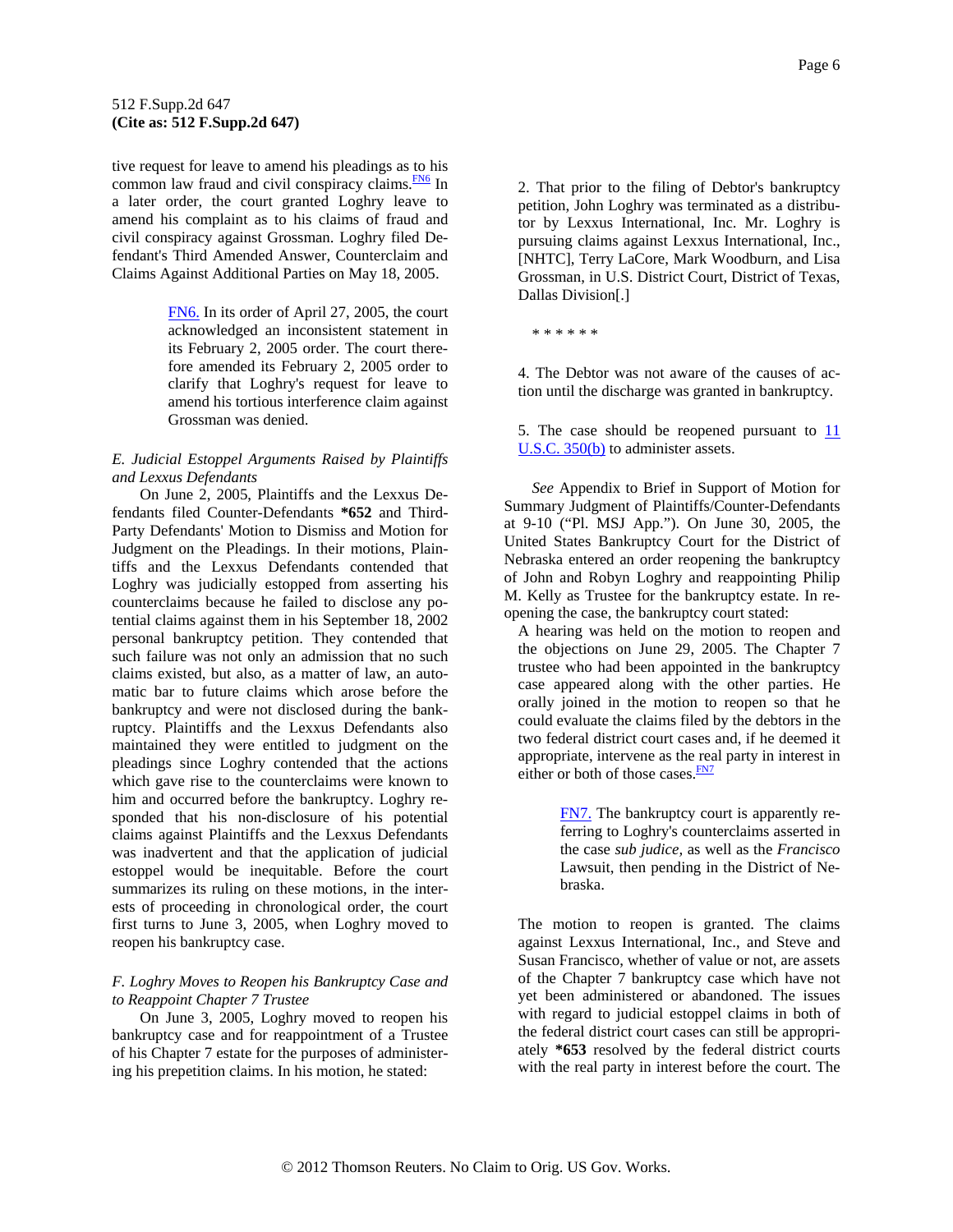<span id="page-6-0"></span>reopening of the bankruptcy case does not reinstate the automatic stay. The discharge injunction has already been entered and cannot be revoked at this late date.

Pl. MSJ App. at 12.

# *G. The Bankruptcy Trustee is Substituted as the Proper Party in Interest in The Francisco Lawsuit*

Following the reopening of the bankruptcy case, upon motion of Loghry, the district court substituted Philip M. Kelly, Chapter 7 Trustee for the Loghrys, as the party plaintiff in the *Francisco* Lawsuit, and directed Plaintiff to file a Second Amended Complaint which substitutes the bankruptcy trustee as a party. On August 5, 2005, Kelly, as Chapter 7 Bankruptcy Trustee, filed Plaintiff's Second Amended Complaint in the case, now styled *Philip M. Kelly, as Chapter 7 Bankruptcy Trustee in the Matter of John Loghry and Robyn Loghry v. Steve Francisco and StarSearch International, LLC.*

*H. Bankruptcy Trustee Kelly Files Suit Against Lexxus, Natural Health, and the Lexxus Defendants in Federal Court in Nebraska*

On August 17, 2005, the Trustee filed a lawsuit, styled *Philip Kelly, bankruptcy trustee and as agent for Loghry v. Lexxus International, Inc., Natural Health Trends Corp., Terry LaCore, Lisa Grossman, Curtis Broome and Mark Woodburn,* Case No. 4:05CV3201, in the United States District Court for the District of Nebraska (hereinafter "the Trustee's Lawsuit"). The Trustee incorporated *all* of the counterclaims and claims previously asserted by Loghry in this action (including those already dismissed by this court).

### *I. The Court's November 16, 2005 Memorandum Opinion and Order*

On November 16, 2005, the court issued its decision on the judicial estoppel arguments raised by Plaintiffs and the Lexxus Defendants in Counter-Defendants and Third-Party Defendants' Motion to Dismiss and Motion for Judgment on the Pleadings, filed June 2, 2005 (*see supra* ). In ruling on the motions, the court first converted Plaintiffs' and the Lexxus Defendants' motions into motions for summary judgment. *See* Mem. Op. & Ord. at 2, n. 2 ("As both parties include and rely on matters outside the pleadings regarding the motion to dismiss and motion for judgment on the pleadings, the court treats the motions as motions for summary judgment pursuant

to [Fed.R.Civ.P. 56](http://www.westlaw.com/Find/Default.wl?rs=dfa1.0&vr=2.0&DB=1004365&DocName=USFRCPR56&FindType=L). *See* [Fed.R.Civ.P. 12\(b\)](http://www.westlaw.com/Find/Default.wl?rs=dfa1.0&vr=2.0&DB=1004365&DocName=USFRCPR12&FindType=L), [12\(c\)](http://www.westlaw.com/Find/Default.wl?rs=dfa1.0&vr=2.0&DB=1004365&DocName=USFRCPR12&FindType=L)."). The court granted Plaintiffs' and the Lexxus Defendants' motions for summary judgment as to Loghry's breach of contract claims against them, determining that Loghry was judicially estopped from maintaining his breach of contract counterclaims in this action since he failed to disclose the potential breach of contract counterclaims in his September 18, 2002 personal bankruptcy petition, as required by the bankruptcy rules. $\frac{FNS}{F}$  With regard to Loghry's fraudulent**\*654** inducement and civil conspiracy claims, the court denied Plaintiffs' and the Lexxus Defendants' motions for summary judgment, stating:

> [FN8.](#page-6-0) Judicial estoppel is a common law doctrine by which a party who has assumed one position in his pleadings may be estopped from assuming an inconsistent position. *[Brandon v. Interfirst Corp.,](http://www.westlaw.com/Find/Default.wl?rs=dfa1.0&vr=2.0&DB=350&FindType=Y&ReferencePositionType=S&SerialNum=1988128104&ReferencePosition=268)* [858 F.2d](http://www.westlaw.com/Find/Default.wl?rs=dfa1.0&vr=2.0&DB=350&FindType=Y&ReferencePositionType=S&SerialNum=1988128104&ReferencePosition=268)  [266, 268 \(5th Cir.1988\).](http://www.westlaw.com/Find/Default.wl?rs=dfa1.0&vr=2.0&DB=350&FindType=Y&ReferencePositionType=S&SerialNum=1988128104&ReferencePosition=268) "[W]here a party assumes a certain position in a legal proceeding, and succeeds in maintaining that position, he may not thereafter, simply because his interests have changed, assume a contrary position, especially if it be to the prejudice of the party who has acquiesced in the position formerly taken by him." *[Davis](http://www.westlaw.com/Find/Default.wl?rs=dfa1.0&vr=2.0&DB=708&FindType=Y&SerialNum=1895180150)  [v. Wakelee,](http://www.westlaw.com/Find/Default.wl?rs=dfa1.0&vr=2.0&DB=708&FindType=Y&SerialNum=1895180150)* [156 U.S. 680, 689, 15 S.Ct. 555,](http://www.westlaw.com/Find/Default.wl?rs=dfa1.0&vr=2.0&DB=708&FindType=Y&SerialNum=1895180150)  [39 L.Ed. 578 \(1895\).](http://www.westlaw.com/Find/Default.wl?rs=dfa1.0&vr=2.0&DB=708&FindType=Y&SerialNum=1895180150) The doctrine's primary purpose is to protect the integrity of the judicial process, by preventing parties from "playing fast and loose with the courts to suit the exigencies of self interest." *[Brandon,](http://www.westlaw.com/Find/Default.wl?rs=dfa1.0&vr=2.0&DB=350&FindType=Y&ReferencePositionType=S&SerialNum=1988128104&ReferencePosition=268)* [858 F.2d at 268](http://www.westlaw.com/Find/Default.wl?rs=dfa1.0&vr=2.0&DB=350&FindType=Y&ReferencePositionType=S&SerialNum=1988128104&ReferencePosition=268) (internal quotation marks, parentheses and citations omitted). Three limitations apply to the doctrine: (1) the party is judicially estopped only if its position is clearly inconsistent with the previous one; (2) the court must have accepted the previous position; and (3) the nondisclosure must have not been inadvertent. *[In re Superior Crewboats, Inc.](http://www.westlaw.com/Find/Default.wl?rs=dfa1.0&vr=2.0&DB=506&FindType=Y&ReferencePositionType=S&SerialNum=2004611738&ReferencePosition=335)* [374 F.3d](http://www.westlaw.com/Find/Default.wl?rs=dfa1.0&vr=2.0&DB=506&FindType=Y&ReferencePositionType=S&SerialNum=2004611738&ReferencePosition=335)  [330, 335 \(5th Cir.2004\).](http://www.westlaw.com/Find/Default.wl?rs=dfa1.0&vr=2.0&DB=506&FindType=Y&ReferencePositionType=S&SerialNum=2004611738&ReferencePosition=335)

Loghry has presented evidence that he lacked knowledge of these undisclosed claims, as he only became aware of such potential claims in 2003, after he was granted an order of discharge in December 2002. At issue is whether Loghry had enough information prior to his bankruptcy proceeding to suggest that he may have possible causes of action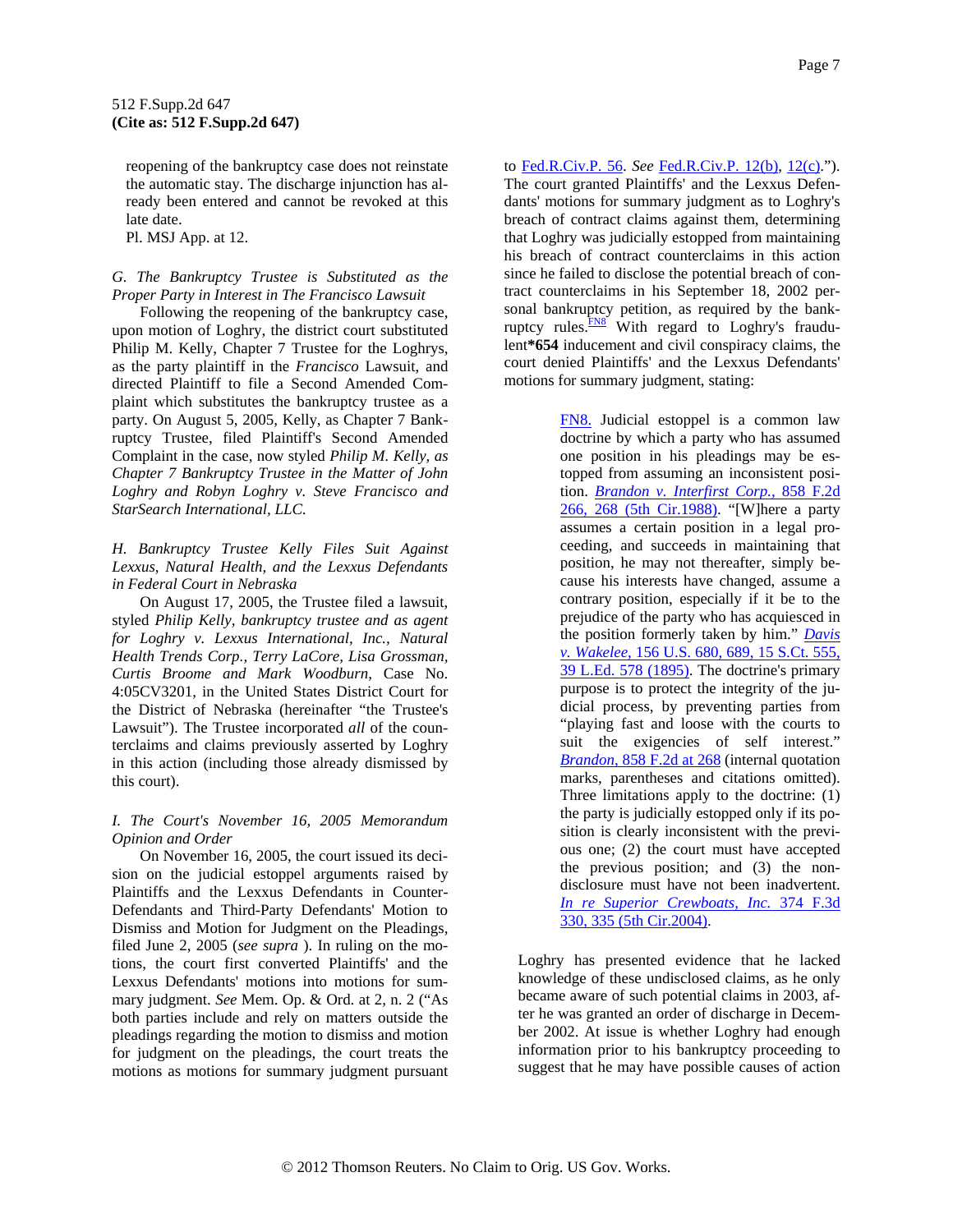<span id="page-7-0"></span>for fraud and conspiracy against Plaintiffs and Third-Party Defendants that should have been disclosed. As the court determines that there is a genuine issue of material fact regarding Loghry's knowledge of these potential claims and their nondisclosure, judicial estoppel cannot apply.

Mem. Op. & Ord. at 9-10 (Nov. 16, 2005). The court further stated:

In light of this Memorandum Opinion and Order and the court's previous orders, the claims that remain for trial are: (1) Plaintiffs' request for declaratory judgment; (2) Plaintiffs' claim of breach of contract; (3) Plaintiffs' claim of product disparagement/trade slander; (4) Loghry's counterclaim of fraudulent inducement; and (5) Loghry's counterclaim of civil conspiracy.

# *Id.* at 12-13.

*J. The Trustee's Lawsuit is Transferred from the District of Nebraska to the Northern District of Texas and Consolidated with this Case*

On or about January 30, 2006, a hearing was held in the Trustee's Lawsuit on the Defendants' Motion to Transfer Venue to the Northern District of Texas, Dallas Division. On February 21, 2006, the district court in Nebraska issued a Memorandum Opinion and Order transferring the Trustee's Lawsuit to the Northern District of Texas, Dallas Division. On April 4, 2006, the Honorable Barbara G. Lynn transferred the Trustee's Lawsuit to this court for possible consolidation. On December 27, 2006, the court consolidated the Trustee's Lawsuit with this action.

# *K. The Francisco Lawsuit is Transferred from the District of Nebraska to the Northern District of Texas and Consolidated with this Case*

On February 21, 2006, the district court in Nebraska granted Defendants' motion to transfer venue to the United States District Court for the Northern District of Texas, and transferred the *Francisco* Lawsuit on March 29, 2006. On May 17, 2006, the Honorable Jorge A. Solis transferred the case to this court for possible consolidation. On March 28, 2007, the court consolidated the *Francisco* Lawsuit with this action.

# *L. Pending Motions*

### *1. Plaintiffs' and the Lexxus Defendants' Pending*

#### *Motions*

Plaintiffs have filed a motion for summary judgment, contending, among other things, that Loghry lacks standing to pursue his fraudulent inducement counterclaim against them (as well as his other counterclaims), in light of the reopening of Loghry's Chapter 7 bankruptcy case to administer his prepetition claims and the Trustee's Lawsuit, filed after the reopening,**\*655** which is a mirror image of the counterclaims and claims asserted by Loghry in this action.  $\frac{FN9}{FN}$  $\frac{FN9}{FN}$  $\frac{FN9}{FN}$  Each of the Lexxus Defendants has filed a motion for summary judgment. LaCore and Woodburn move for summary judgment contending, among other things, that Loghry lacks standing to pursue his fraudulent inducement and civil conspiracy claims against them, and each incorporates by reference Plaintiffs' Motion for Summary Judgment. Grossman has also moved for summary judgment contending that Loghry's civil conspiracy claim (the only remaining claim against her) should be dismissed, since Loghry has not asserted an underlying tort claim against her. Grossman also incorporates by reference Plaintiffs' Motion for Summary Judgment.

> [FN9.](#page-7-0) As correctly noted in Plaintiffs' Reply brief, though it was styled as a motion for summary judgment, Plaintiffs' motion "should more properly have been styled Motion for Partial Summary Judgment because Lexxus and NHTC also have a claim for declaratory relief, as well as two affirmative claims against Loghry: one for breach of contract and the other for trade disparagement." *See* Pl. Reply at 1, n. 1.

### *2. Loghry's Motion for Partial Summary Judgment*

On July 3, 2005, Loghry filed a motion for partial summary judgment contending that he is entitled to judgment in his favor and against Plaintiffs as to: (1) Plaintiffs' request for declaratory judgment that the distributorship agreement between Lexxus and Loghry was "at will" and could be terminated by Plaintiffs at any time for any reason or for no reason at all, and that Lexxus was legally justified in terminating the distributorship agreement with Loghry; (2) Lexxus's claim of product disparagement; and (3) Lexxus's claim for breach of contract.

*3. Defendants' Motion to Dismiss Plaintiff's Second Amended Complaint Pursuant to [Federal Rule of](http://www.westlaw.com/Find/Default.wl?rs=dfa1.0&vr=2.0&DB=1004365&DocName=USFRCPR12&FindType=L)*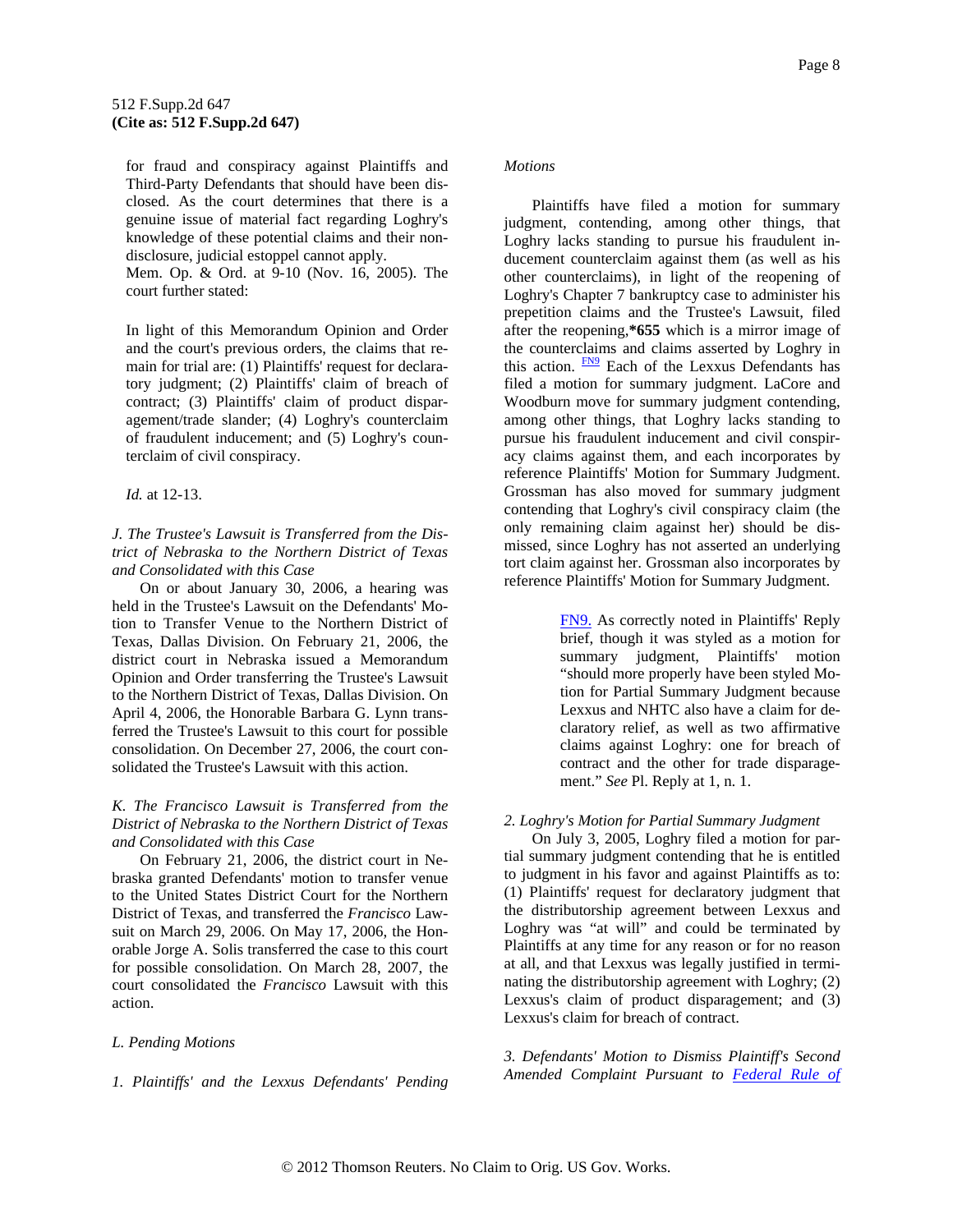#### *[Civil Procedure 12\(b\)\(6\)](http://www.westlaw.com/Find/Default.wl?rs=dfa1.0&vr=2.0&DB=1004365&DocName=USFRCPR12&FindType=L)*

In the *Francisco* Lawsuit (now consolidated with this case), Defendants Francisco and Starsearch have moved to dismiss the Bankruptcy Trustee's claims against them for breach of contract, tortious interference with contractual relations and civil conspiracy. Defendants contend that the breach of contract claim is barred by the Statute of Frauds, that the tortious interference claim fails because Francisco cannot legally interfere with his own company's agreement, and that the civil conspiracy claim fails because Francisco cannot legally conspire with himself as the sole owner and member of Starsearch.

The court will address the pending motions in the order in which they became ripe. To reiterate, following the court's issuance of its November 17, 2005 Memorandum Opinion and Order, *see supra,* the following claims are it issue in the summary judgment analysis: fraudulent inducement (against Plaintiffs, Woodburn and LaCore) and civil conspiracy to commit fraud (against Woodburn, LaCore and Grossman).

### **II. Plaintiffs' and the Lexxus Defendants' Motions for Summary Judgment**

#### **A. Summary Judgment Standard**

Summary judgment shall be rendered when the pleadings, depositions, answers to interrogatories, and admissions on file, together with the affidavits, if any, show that there is no genuine issue as to any material fact and that the moving party is entitled to judgment as a matter of law. [Fed.R.Civ.P. 56\(c\)](http://www.westlaw.com/Find/Default.wl?rs=dfa1.0&vr=2.0&DB=1004365&DocName=USFRCPR56&FindType=L); *[Celotex Corp. v. Catrett,](http://www.westlaw.com/Find/Default.wl?rs=dfa1.0&vr=2.0&DB=708&FindType=Y&SerialNum=1986132677)* [477 U.S. 317, 323-25, 106](http://www.westlaw.com/Find/Default.wl?rs=dfa1.0&vr=2.0&DB=708&FindType=Y&SerialNum=1986132677)  [S.Ct. 2548, 91 L.Ed.2d 265 \(1986\)](http://www.westlaw.com/Find/Default.wl?rs=dfa1.0&vr=2.0&DB=708&FindType=Y&SerialNum=1986132677); **\*656***[Ragas v.](http://www.westlaw.com/Find/Default.wl?rs=dfa1.0&vr=2.0&DB=506&FindType=Y&ReferencePositionType=S&SerialNum=1998060346&ReferencePosition=458)  [Tennessee Gas Pipeline Co.,](http://www.westlaw.com/Find/Default.wl?rs=dfa1.0&vr=2.0&DB=506&FindType=Y&ReferencePositionType=S&SerialNum=1998060346&ReferencePosition=458)* [136 F.3d 455, 458 \(5th](http://www.westlaw.com/Find/Default.wl?rs=dfa1.0&vr=2.0&DB=506&FindType=Y&ReferencePositionType=S&SerialNum=1998060346&ReferencePosition=458)  [Cir.1998\).](http://www.westlaw.com/Find/Default.wl?rs=dfa1.0&vr=2.0&DB=506&FindType=Y&ReferencePositionType=S&SerialNum=1998060346&ReferencePosition=458) A dispute regarding a material fact is "genuine" if the evidence is such that a reasonable jury could return a verdict in favor of the nonmoving party. *[Anderson v. Liberty Lobby, Inc.,](http://www.westlaw.com/Find/Default.wl?rs=dfa1.0&vr=2.0&DB=708&FindType=Y&SerialNum=1986132674)* [477 U.S. 242,](http://www.westlaw.com/Find/Default.wl?rs=dfa1.0&vr=2.0&DB=708&FindType=Y&SerialNum=1986132674)  [248, 106 S.Ct. 2505, 91 L.Ed.2d 202 \(1986\).](http://www.westlaw.com/Find/Default.wl?rs=dfa1.0&vr=2.0&DB=708&FindType=Y&SerialNum=1986132674) When ruling on a motion for summary judgment, the court is required to view all inferences drawn from the factual record in the light most favorable to the nonmoving party. *[Matsushita Elec. Indus. Co. v. Zenith Ra](http://www.westlaw.com/Find/Default.wl?rs=dfa1.0&vr=2.0&DB=708&FindType=Y&SerialNum=1986115992)[dio,](http://www.westlaw.com/Find/Default.wl?rs=dfa1.0&vr=2.0&DB=708&FindType=Y&SerialNum=1986115992)* [475 U.S. 574, 587, 106 S.Ct. 1348, 89 L.Ed.2d](http://www.westlaw.com/Find/Default.wl?rs=dfa1.0&vr=2.0&DB=708&FindType=Y&SerialNum=1986115992)  [538 \(1986\);](http://www.westlaw.com/Find/Default.wl?rs=dfa1.0&vr=2.0&DB=708&FindType=Y&SerialNum=1986115992) *[Ragas,](http://www.westlaw.com/Find/Default.wl?rs=dfa1.0&vr=2.0&DB=506&FindType=Y&ReferencePositionType=S&SerialNum=1998060346&ReferencePosition=458)* [136 F.3d at 458.](http://www.westlaw.com/Find/Default.wl?rs=dfa1.0&vr=2.0&DB=506&FindType=Y&ReferencePositionType=S&SerialNum=1998060346&ReferencePosition=458) Further, a court "may not make credibility determinations or weigh the evidence" in ruling on motion for summary

# judgment. *[Reeves v. Sanderson Plumbing Prods.,](http://www.westlaw.com/Find/Default.wl?rs=dfa1.0&vr=2.0&DB=708&FindType=Y&SerialNum=2000377873)  [Inc.,](http://www.westlaw.com/Find/Default.wl?rs=dfa1.0&vr=2.0&DB=708&FindType=Y&SerialNum=2000377873)* [530 U.S. 133, 150, 120 S.Ct. 2097, 147 L.Ed.2d](http://www.westlaw.com/Find/Default.wl?rs=dfa1.0&vr=2.0&DB=708&FindType=Y&SerialNum=2000377873)  [105 \(2000\);](http://www.westlaw.com/Find/Default.wl?rs=dfa1.0&vr=2.0&DB=708&FindType=Y&SerialNum=2000377873) *[Anderson,](http://www.westlaw.com/Find/Default.wl?rs=dfa1.0&vr=2.0&DB=708&FindType=Y&SerialNum=1986132674)* [477 U.S. at 254-55, 106 S.Ct.](http://www.westlaw.com/Find/Default.wl?rs=dfa1.0&vr=2.0&DB=708&FindType=Y&SerialNum=1986132674)  [2505.](http://www.westlaw.com/Find/Default.wl?rs=dfa1.0&vr=2.0&DB=708&FindType=Y&SerialNum=1986132674)

Once the moving party has made an initial showing that there is no evidence to support the nonmoving party's case, the party opposing the motion must come forward with competent summary judgment evidence of the existence of a genuine fact issue. *[Matsushita,](http://www.westlaw.com/Find/Default.wl?rs=dfa1.0&vr=2.0&DB=708&FindType=Y&SerialNum=1986115992)* [475 U.S. at 586, 106 S.Ct. 1348.](http://www.westlaw.com/Find/Default.wl?rs=dfa1.0&vr=2.0&DB=708&FindType=Y&SerialNum=1986115992) Mere conclusory allegations are not competent summary judgment evidence, and thus are insufficient to defeat a motion for summary judgment. *[Eason v. Thaler,](http://www.westlaw.com/Find/Default.wl?rs=dfa1.0&vr=2.0&DB=506&FindType=Y&ReferencePositionType=S&SerialNum=1996032262&ReferencePosition=1325)* [73](http://www.westlaw.com/Find/Default.wl?rs=dfa1.0&vr=2.0&DB=506&FindType=Y&ReferencePositionType=S&SerialNum=1996032262&ReferencePosition=1325)  [F.3d 1322, 1325 \(5th Cir.1996\)](http://www.westlaw.com/Find/Default.wl?rs=dfa1.0&vr=2.0&DB=506&FindType=Y&ReferencePositionType=S&SerialNum=1996032262&ReferencePosition=1325). Unsubstantiated assertions, improbable inferences, and unsupported speculation are not competent summary judgment evidence. *See [Forsyth v. Barr,](http://www.westlaw.com/Find/Default.wl?rs=dfa1.0&vr=2.0&DB=506&FindType=Y&ReferencePositionType=S&SerialNum=1994089241&ReferencePosition=1533)* [19 F.3d 1527, 1533](http://www.westlaw.com/Find/Default.wl?rs=dfa1.0&vr=2.0&DB=506&FindType=Y&ReferencePositionType=S&SerialNum=1994089241&ReferencePosition=1533)  [\(5th Cir.\),](http://www.westlaw.com/Find/Default.wl?rs=dfa1.0&vr=2.0&DB=506&FindType=Y&ReferencePositionType=S&SerialNum=1994089241&ReferencePosition=1533) *cert. denied,* [513 U.S. 871, 115 S.Ct. 195,](http://www.westlaw.com/Find/Default.wl?rs=dfa1.0&vr=2.0&DB=708&FindType=Y&SerialNum=1994157452)  [130 L.Ed.2d 127 \(1994\)](http://www.westlaw.com/Find/Default.wl?rs=dfa1.0&vr=2.0&DB=708&FindType=Y&SerialNum=1994157452). Likewise, hearsay evidence, unless it falls within a recognized exception, is not competent summary judgment evidence. *See [Fowler](http://www.westlaw.com/Find/Default.wl?rs=dfa1.0&vr=2.0&DB=506&FindType=Y&ReferencePositionType=S&SerialNum=1995209913&ReferencePosition=126)  [v. Smith,](http://www.westlaw.com/Find/Default.wl?rs=dfa1.0&vr=2.0&DB=506&FindType=Y&ReferencePositionType=S&SerialNum=1995209913&ReferencePosition=126)* [68 F.3d 124, 126 \(5th Cir.1995\).](http://www.westlaw.com/Find/Default.wl?rs=dfa1.0&vr=2.0&DB=506&FindType=Y&ReferencePositionType=S&SerialNum=1995209913&ReferencePosition=126) The party opposing summary judgment is required to identify specific evidence in the record and to articulate the precise manner in which that evidence supports his claim. *[Ragas,](http://www.westlaw.com/Find/Default.wl?rs=dfa1.0&vr=2.0&DB=506&FindType=Y&ReferencePositionType=S&SerialNum=1998060346&ReferencePosition=458)* [136 F.3d at 458.](http://www.westlaw.com/Find/Default.wl?rs=dfa1.0&vr=2.0&DB=506&FindType=Y&ReferencePositionType=S&SerialNum=1998060346&ReferencePosition=458) [Rule 56](http://www.westlaw.com/Find/Default.wl?rs=dfa1.0&vr=2.0&DB=1004365&DocName=USFRCPR56&FindType=L) does not impose a duty on the court to "sift through the record in search of evidence" to support the nonmovant's opposition to the motion for summary judgment. *[Id.;](http://www.westlaw.com/Find/Default.wl?rs=dfa1.0&vr=2.0&FindType=Y&SerialNum=1998060346) see also [Skotak v. Tenneco Resins, Inc.,](http://www.westlaw.com/Find/Default.wl?rs=dfa1.0&vr=2.0&DB=350&FindType=Y&ReferencePositionType=S&SerialNum=1992034095&ReferencePosition=915)* [953 F.2d 909,](http://www.westlaw.com/Find/Default.wl?rs=dfa1.0&vr=2.0&DB=350&FindType=Y&ReferencePositionType=S&SerialNum=1992034095&ReferencePosition=915)  [915-16 & n. 7 \(5th Cir.\),](http://www.westlaw.com/Find/Default.wl?rs=dfa1.0&vr=2.0&DB=350&FindType=Y&ReferencePositionType=S&SerialNum=1992034095&ReferencePosition=915) *cert. denied,* [506 U.S. 832,](http://www.westlaw.com/Find/Default.wl?rs=dfa1.0&vr=2.0&DB=708&FindType=Y&SerialNum=1992123742)  [113 S.Ct. 98, 121 L.Ed.2d 59 \(1992\)](http://www.westlaw.com/Find/Default.wl?rs=dfa1.0&vr=2.0&DB=708&FindType=Y&SerialNum=1992123742). "Only disputes over facts that might affect the outcome of the suit under the governing laws will properly preclude the entry of summary judgment." *[Anderson,](http://www.westlaw.com/Find/Default.wl?rs=dfa1.0&vr=2.0&DB=708&FindType=Y&SerialNum=1986132674)* [477 U.S. at](http://www.westlaw.com/Find/Default.wl?rs=dfa1.0&vr=2.0&DB=708&FindType=Y&SerialNum=1986132674)  [248, 106 S.Ct. 2505.](http://www.westlaw.com/Find/Default.wl?rs=dfa1.0&vr=2.0&DB=708&FindType=Y&SerialNum=1986132674) Disputed fact issues which are "irrelevant and unnecessary" will not be considered by a court in ruling on a summary judgment motion. *[Id.](http://www.westlaw.com/Find/Default.wl?rs=dfa1.0&vr=2.0&FindType=Y&SerialNum=1986132674)* If the nonmoving party fails to make a showing sufficient to establish the existence of an element essential to its case and on which it will bear the burden of proof at trial, summary judgment must be granted. *[Celotex,](http://www.westlaw.com/Find/Default.wl?rs=dfa1.0&vr=2.0&DB=708&FindType=Y&SerialNum=1986132677)* [477 U.S. at 322-23, 106 S.Ct. 2548](http://www.westlaw.com/Find/Default.wl?rs=dfa1.0&vr=2.0&DB=708&FindType=Y&SerialNum=1986132677).

## **B. Analysis**

Plaintiffs have filed a motion for summary judgment, contending, among other things, that Loghry lacks standing to pursue his counterclaims against them because the counterclaims he asserts are prepetition claims which only the Bankruptcy Trustee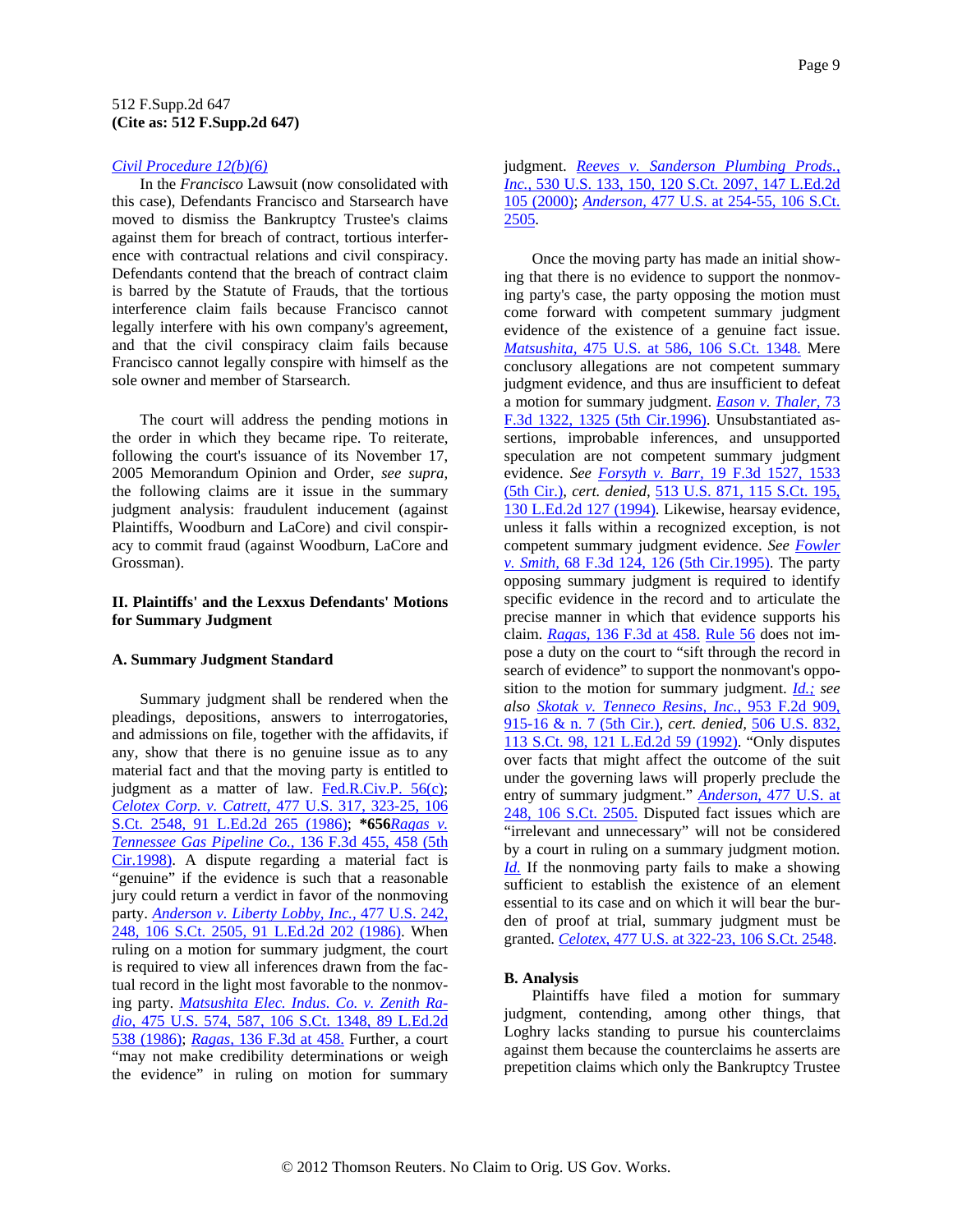<span id="page-9-0"></span>has standing to bring. As stated above, the Lexxus Defendants have each filed a motion for summary judgment incorporating Plaintiffs' standing argument.

In response, Loghry contends that, as a threshold matter, Plaintiffs and the Lexxus Defendants should not be allowed to move for summary judgment, as this would constitute an impermissible "second bite at the apple" in violation of Local Rule 56.2. As to the merits of the motion, he argues, among other things, that he has **\*657** standing to bring the fraudulent inducement and civil conspiracy counterclaims because he did not know about them until after the discharge of his bankruptcy. In support, he relies on the court's November 2005 Memorandum Opinion and Order where the court determined that Loghry was not judicially estopped from raising his fraudulent inducement and civil conspiracy counterclaims. Alternatively, he argues that if the court determines he lacks standing, substitution of the trustee is the appropriate remedy, rather than dismissal of his claims. The court will first consider whether Plaintiffs' and the Lexxus Defendants' motion for summary judgment should be allowed in light of the court's conversion of their previous motion into a motion for summary judgment, and then turn to whether Loghry has standing to brin[g](#page-9-0) his fraudulent inducement and conspiracy claims. $F<sub>N10</sub>$ 

> [FN10.](#page-9-0) Plaintiffs and the Lexxus Defendants are not moving for summary judgment on the issue of whether the alleged misrepresentations that Loghry contends were made to him were, in fact, ever made; rather they are asking the court to determine, as a matter of law, that Loghry lacks standing. As stated by Plaintiffs and the Lexxus Defendants in their Reply, "[T]he decision ... not to move for summary judgment on the issue of whether the alleged misrepresentations were made only reflects an appreciation ... that a fact issue can almost always be raised on the 'he said/she said' elements of a fraud claim. Lexxus and NHTC have instead chosen to focus their summary judgment efforts on those elements of Loghry's claims where not even the remotest fact issues may be raised by Loghry." Reply at 4, n. 4. With regard to the legal question of standing, there are no genuine issues of disputed fact for the court to consider.

# **1. Local Rule 56.2 and Plaintiffs' and the Lexxus Defendants' Summary Judgment Motions**

Local Rule 56.2 provides: "Unless otherwise directed by the presiding judge, or permitted by law, a party may file no more than one motion for summary judgment." As set forth above, on November 16, 2005, the court issued a decision on Counter-Defendants and Third-Party Defendants' Motion to Dismiss and Motion for Judgment on the Pleadings, filed June 2, 2005 (*see supra* ). In ruling on the motions, the court converted Plaintiffs' and the Lexxus Defendants' motions into motions for summary judgment. *See* Mem. Op. & Ord. at 2, n. 2. The court stated: "As both parties include and rely on matters outside the pleadings regarding the motion to dismiss and motion for judgment on the pleadings, the court treats the motions as motions for summary judgment pursuant to [Fed.R.Civ.P. 56.](http://www.westlaw.com/Find/Default.wl?rs=dfa1.0&vr=2.0&DB=1004365&DocName=USFRCPR56&FindType=L) *See* [Fed.R.Civ.P. 12\(b\)](http://www.westlaw.com/Find/Default.wl?rs=dfa1.0&vr=2.0&DB=1004365&DocName=USFRCPR12&FindType=L), [12\(c\)](http://www.westlaw.com/Find/Default.wl?rs=dfa1.0&vr=2.0&DB=1004365&DocName=USFRCPR12&FindType=L)." *See id.*

Although Loghry is technically correct regarding Local Rule 56.2, the court determines that, under the unique circumstances presented, Plaintiffs' and the Lexxus Defendants' motions for summary judgment should be allowed. First, as pointed out by Plaintiffs and the Lexxus Defendants in their Reply brief, it was not until after they filed their June 2, 2005 motions that Loghry successfully moved to reopen his bankruptcy case to administer prepetition assets. "It was the reopening of Loghry's bankruptcy and the appointment of the Trustee on June 30, 2005 that divested Loghry of any standing to further pursue the claims that he asserted in this action." Reply at 2. Second, as set forth in Plaintiffs' and the Lexxus Defendants' Reply, "[I]t was not until August 17, 2005 that the Trustee filed [the Trustee's Lawsuit], wherein the Trustee asserted verbatim each and every one of the claims pleaded by Loghry in his Counterclaim in this case thereby further confirming that the Trustee believed that all of Loghry's claims belonged to the bankruptcy estate." **\*658** *Id.* at 2, n. 2. Finally, Plaintiffs and the Lexxus Defendants state that they filed their June 2, 2005 motion in "good faith," and not in an attempt "to lay the groundwork to later file another dispositive motion in the event the first one did not succeed." *Id.* at 2. The court has been presented with no evidence to the contrary.

Under these circumstances, the court rejects Loghry's argument that Local Rule 56.2 should be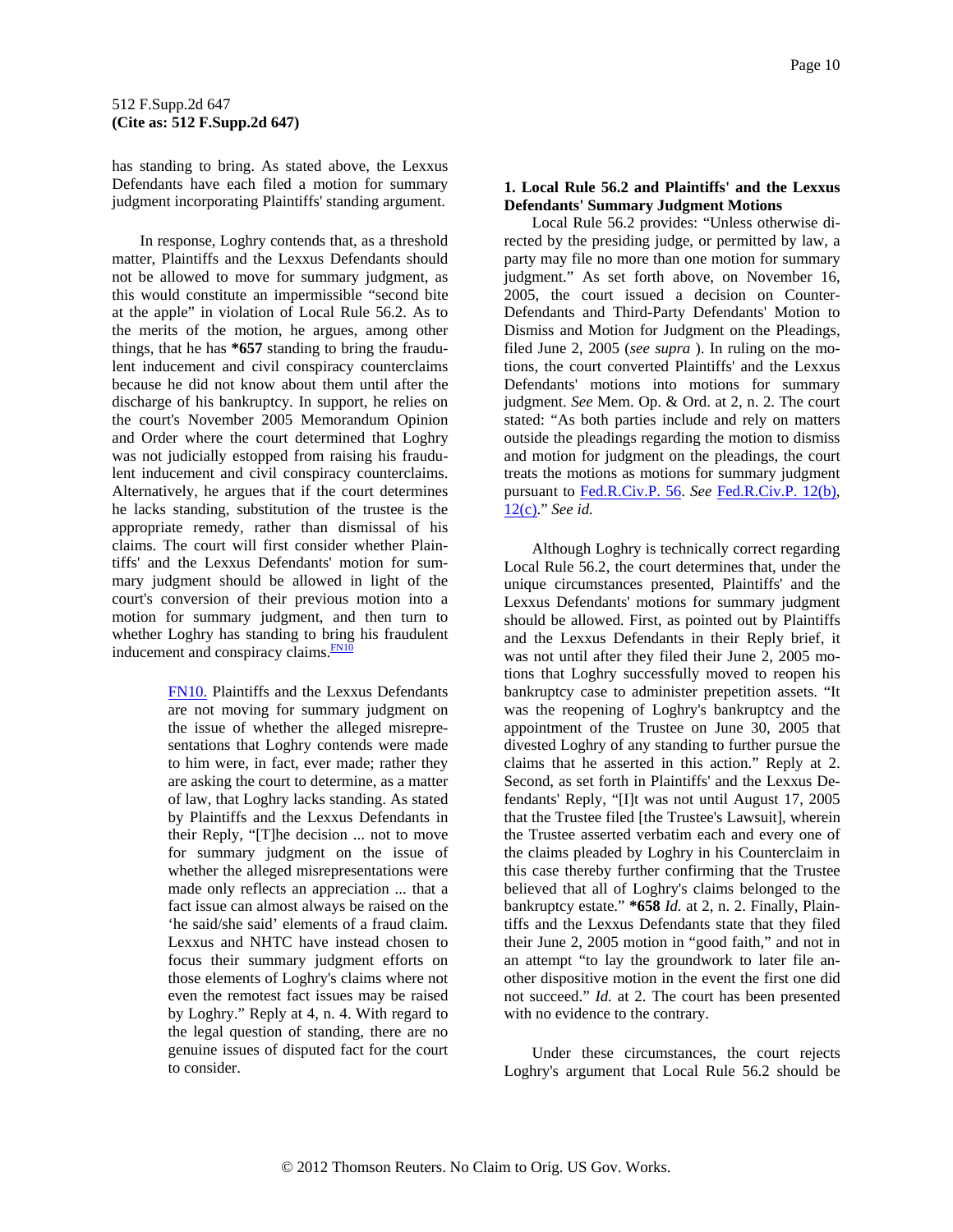<span id="page-10-0"></span>applied as a bar to the pending motions for summary judgment. The court determines that for the reasons set forth by Plaintiffs and the Lexxus Defendants in their Reply, and in the interests of justice, Plaintiffs' and the Lexxus Defendants' motions for summary judgment will be allowed.

### **2. Standing**

#### **a. The Parties' Arguments**

Plaintiffs and the Lexxus Defendants argue that only the Bankruptcy Trustee has standing to pursue the causes of action for fraudulent inducement and civil conspiracy raised in Loghry's counterclaims because those causes of action are prepetition claims, and therefore property of the estate following the reopening of Loghry's bankruptcy case in June 2005. As such, the Bankruptcy Trustee has exclusive standing to assert these causes of action. In further support, they contend that in filing a mirror image lawsuit following the reopening of the bankruptcy case, the Trustee is asserting that he has standing to bring these claims. Plaintiffs and the Lexxus Defendants also contend that in reopening Loghry's bankruptcy case on Loghry's motion, the bankruptcy court decided that the claims Loghry is currently pursuing are assets of the Chapter 7 Bankruptcy Trustee. $\frac{FN11}{FN11}$  In response, Loghry argues that he has standing to bring the fraudulent inducement and civil conspiracy counterclaims because he did not know about them until well after the discharge of his bankruptcy. Essentially, he is making the same argument he made before the court in response to Plaintiffs' and the Lexxus Defendants' claims that he should be judicially estopped from bringing these counterclaims against them. Alternatively, Loghry argues that if the court determines he lacks standing, substitution of the trustee is the appropriate remedy, rather than dismissal of his claims.

> [FN11.](#page-10-0) Specifically, the bankruptcy court, in reopening Loghry's case, stated:

The claims against Lexxus International, Inc., and Steve and Susan Francisco, whether of value or not, are assets of the Chapter 7 bankruptcy case which have not yet been administered or abandoned. The issues with regard to judicial estoppel claims in both of the federal district court cases can still be appropriately resolved by the federal district courts with the real party in interest before the court.

Pl. MSJ App. at 12.

# **b. Discussion**

[\[1\]](#page-0-0) Upon the filing of bankruptcy, Title 11 U.S.C.  $\S$  541(a)(1) creates an estate consisting of "all legal or equitable interests of the debtor in property as of the commencement of the case." As stated by the Fifth Circuit, "[t]his definition is very broad and includes causes of action belonging to the debtor at the commencement of the case." *[Matter of Swift,](http://www.westlaw.com/Find/Default.wl?rs=dfa1.0&vr=2.0&DB=506&FindType=Y&ReferencePositionType=S&SerialNum=1997229671&ReferencePosition=795)* [129](http://www.westlaw.com/Find/Default.wl?rs=dfa1.0&vr=2.0&DB=506&FindType=Y&ReferencePositionType=S&SerialNum=1997229671&ReferencePosition=795)  [F.3d 792, 795 \(5th Cir.1997\).](http://www.westlaw.com/Find/Default.wl?rs=dfa1.0&vr=2.0&DB=506&FindType=Y&ReferencePositionType=S&SerialNum=1997229671&ReferencePosition=795) The trustee serves as the representative of the bankruptcy estate, and as such, the trustee is the real party in interest with exclusive standing to pursue prepetition claims on the estate's behalf. *[Wieburg v. GTE Southwest Inc.,](http://www.westlaw.com/Find/Default.wl?rs=dfa1.0&vr=2.0&DB=506&FindType=Y&ReferencePositionType=S&SerialNum=2001933694&ReferencePosition=306)* [272](http://www.westlaw.com/Find/Default.wl?rs=dfa1.0&vr=2.0&DB=506&FindType=Y&ReferencePositionType=S&SerialNum=2001933694&ReferencePosition=306)  [F.3d 302, 306 \(5th Cir.2001\)](http://www.westlaw.com/Find/Default.wl?rs=dfa1.0&vr=2.0&DB=506&FindType=Y&ReferencePositionType=S&SerialNum=2001933694&ReferencePosition=306) (and cases cited therein).

**\*659** [\[2\]](#page-0-0) The court must therefore determine as a matter of law whether Loghry had a property interest in the causes of action for fraudulent inducement and civil conspiracy as of September 17, 2002, when he filed for bankruptcy. To determine whether he had a property interest in the causes of action as of that date, the court must consider when the causes of action accrued. *See [id.](http://www.westlaw.com/Find/Default.wl?rs=dfa1.0&vr=2.0&FindType=Y&SerialNum=2001933694)* Loghry argues that the causes of action accrued when he discovered them, in the summer of 2003:

approximately six (6) months after the initial closing of his bankruptcy case, when he received a telephone call from Thomas Crowley informing him of the fact that Grossman, in coordination with Curtis Broome, the president of Lexxus at the time, had solicited him to prepare a statement falsely accusing Loghry of cross-recruiting in order to get Loghry terminated as a Lexxus distributor.

Loghry's Consolidated Response at 9. In opposition, Plaintiffs and the Lexxus Defendants contend:

Loghry's causes of action for fraudulent inducement and conspiracy accrued at the time the conduct occurred [prior to his termination], not when Loghry discovered or should have discovered such conduct, as Loghry mistakenly argues. [Thus], given that the claims occurred prepetition and are, therefore the property of the bankruptcy estate,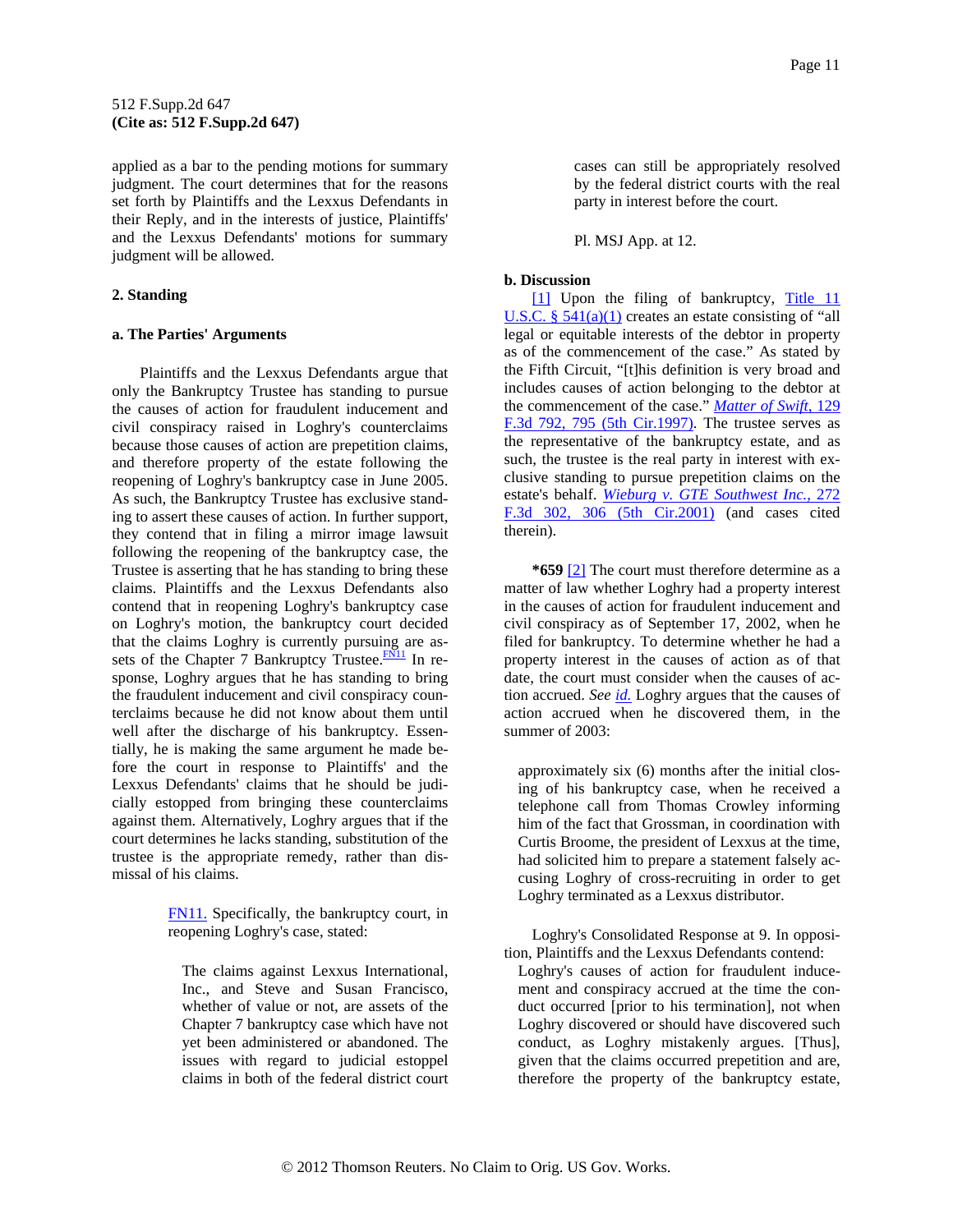<span id="page-11-0"></span>Loghry lacks standing to pursue such claims.

Reply at 9.

Accrual "for purposes of ownership in the bankruptcy proceeding" is not the same as accrual for purposes of "determining the start of the running of the statute of limitations." *[Matter of Swift,](http://www.westlaw.com/Find/Default.wl?rs=dfa1.0&vr=2.0&DB=506&FindType=Y&ReferencePositionType=S&SerialNum=1997229671&ReferencePosition=796)* [129 F.3d](http://www.westlaw.com/Find/Default.wl?rs=dfa1.0&vr=2.0&DB=506&FindType=Y&ReferencePositionType=S&SerialNum=1997229671&ReferencePosition=796)  [at 796.](http://www.westlaw.com/Find/Default.wl?rs=dfa1.0&vr=2.0&DB=506&FindType=Y&ReferencePositionType=S&SerialNum=1997229671&ReferencePosition=796) ("These are two separate and distinct issues aimed at very different problems."). The Fifth Circuit further elucidated the difference with a concrete example:

Under the [discovery] rule, the statute of limitations does not begin to run until the injured party "discovers" or with the exercise of reasonable care and diligence should have discovered that a particular injury has occurred. The result is that the statute of limitations may begin to run on a date other than that on which the suit could first be maintained. A classic example illustrates this. Consider a case of medical malpractice in which the treating physician has left a dangerous metal instrument inside the body of his patient. At the time the doctor finishes the surgery, the doctor has completed a tort. He has violated a legal duty owed the patient, and the patient was injured by that violation. If the patient instituted suit at this moment, his suit would be viable. Under the discovery rule, the statute of limitations is tolled until the patient either discovers or should have discovered that an injury has occurred. *The example shows that the dates of accrual and the start of the running of the statute of limitations may vary greatly.* Unfortunately, many cases applying the principles of the discovery rule are written in terms of accrual.

*[Id.](http://www.westlaw.com/Find/Default.wl?rs=dfa1.0&vr=2.0&FindType=Y&SerialNum=1997229671)* (Emphasis added).

Applying the lesson of *[Matter of Swift](http://www.westlaw.com/Find/Default.wl?rs=dfa1.0&vr=2.0&FindType=Y&SerialNum=1997229671)* to this case, the court determines that Loghry's argument, and the cases he cites in support, pertain to application of the discovery rule and when the statute of limitations begins to run, and not the accrual of his causes of action "for purposes of ownership in the bankruptcy proceeding." That Loghry may not have discovered the alleged fraudulent inducement and civil conspiracy until a telephone call in the summer of 2003 is a distinct issue from whether those claims were property of the bankruptcy estate. The summary judgment record shows that Lexxus terminated Loghry on June 10, 2002, and that he filed **\*660** his bankruptcy petition on September 18, 2002. The specific allegations contained in Loghry's counterclaims and claims are that the alleged fraudulent misrepresentations and alleged conspiracy to terminate him took place before he was terminated in June 2002. Accordingly, his counterclaims and claims of fraudulent inducement are prepetition claims and thus property of the estate under [11 U.S.C. § 541.](http://www.westlaw.com/Find/Default.wl?rs=dfa1.0&vr=2.0&DB=1000546&DocName=11USCAS541&FindType=L) *See [Matter](http://www.westlaw.com/Find/Default.wl?rs=dfa1.0&vr=2.0&DB=506&FindType=Y&ReferencePositionType=S&SerialNum=1997229671&ReferencePosition=796)  [of Swift,](http://www.westlaw.com/Find/Default.wl?rs=dfa1.0&vr=2.0&DB=506&FindType=Y&ReferencePositionType=S&SerialNum=1997229671&ReferencePosition=796)* [129 F.3d at 796.](http://www.westlaw.com/Find/Default.wl?rs=dfa1.0&vr=2.0&DB=506&FindType=Y&ReferencePositionType=S&SerialNum=1997229671&ReferencePosition=796) As already stated, only the Bankruptcy Trustee has standing to assert these claims. *See [Wieburg,](http://www.westlaw.com/Find/Default.wl?rs=dfa1.0&vr=2.0&DB=506&FindType=Y&ReferencePositionType=S&SerialNum=2001933694&ReferencePosition=306)* [272 F.3d at 306.](http://www.westlaw.com/Find/Default.wl?rs=dfa1.0&vr=2.0&DB=506&FindType=Y&ReferencePositionType=S&SerialNum=2001933694&ReferencePosition=306)

Further, the court rejects any suggestion by Loghry that the court has already determined the issue of his standing in its November 16, 2005 Memorandum Opinion and Order. In that decision, the court did not (either explicitly or implicitly) find that Loghry's fraudulent inducement or civil conspiracy claims were post-petition claims, or that Loghry had not discovered facts giving rise to his claims until after he filed for bankruptcy. In the context of that opinion, the court was concerned with the issue of whether Loghry was judicially estopped from asserting his counterclaims. Specifically, the court was considering the three limitations that apply to the doctrine of judicial estoppel, namely, that: (1) the party is judicially estopped only if its position is clearly inconsistent with the previous one; (2) the court must have accepted the previous position; and (3) the non-disclosure must have not been inadvertent. *See [In re Superior Crewboats, Inc.](http://www.westlaw.com/Find/Default.wl?rs=dfa1.0&vr=2.0&DB=506&FindType=Y&ReferencePositionType=S&SerialNum=2004611738&ReferencePosition=335)* [374 F.3d at](http://www.westlaw.com/Find/Default.wl?rs=dfa1.0&vr=2.0&DB=506&FindType=Y&ReferencePositionType=S&SerialNum=2004611738&ReferencePosition=335)  [335.](http://www.westlaw.com/Find/Default.wl?rs=dfa1.0&vr=2.0&DB=506&FindType=Y&ReferencePositionType=S&SerialNum=2004611738&ReferencePosition=335) In support of his argument that he was not judicially estopped, Loghry presented evidence that his failure to disclose the claims in his bankruptcy schedules may have been inadvertent. The court ruled that there was a fact issue as to whether Loghry had discovered facts that would put him on notice that he had fraud and conspiracy claims, which would prevent application of the third prong of the test for applying judicial estoppel, namely, that the nondisclosure must have not been inadvertent. *See [id.](http://www.westlaw.com/Find/Default.wl?rs=dfa1.0&vr=2.0&FindType=Y&SerialNum=2004611738)*

In sum, because the court concludes that Loghry lacks standing to assert his counterclaims and claims of fraudulent inducement and/or civil conspiracy against Plaintiffs and the Lexxus Defendants, Plaintiffs' and the Lexxus Defendants' motions for summary judgment should be granted on this ground. **[FN12](#page-12-0)** In light of the court's determination that Loghry lacks standing, Lisa Grossman's objections to Loghry's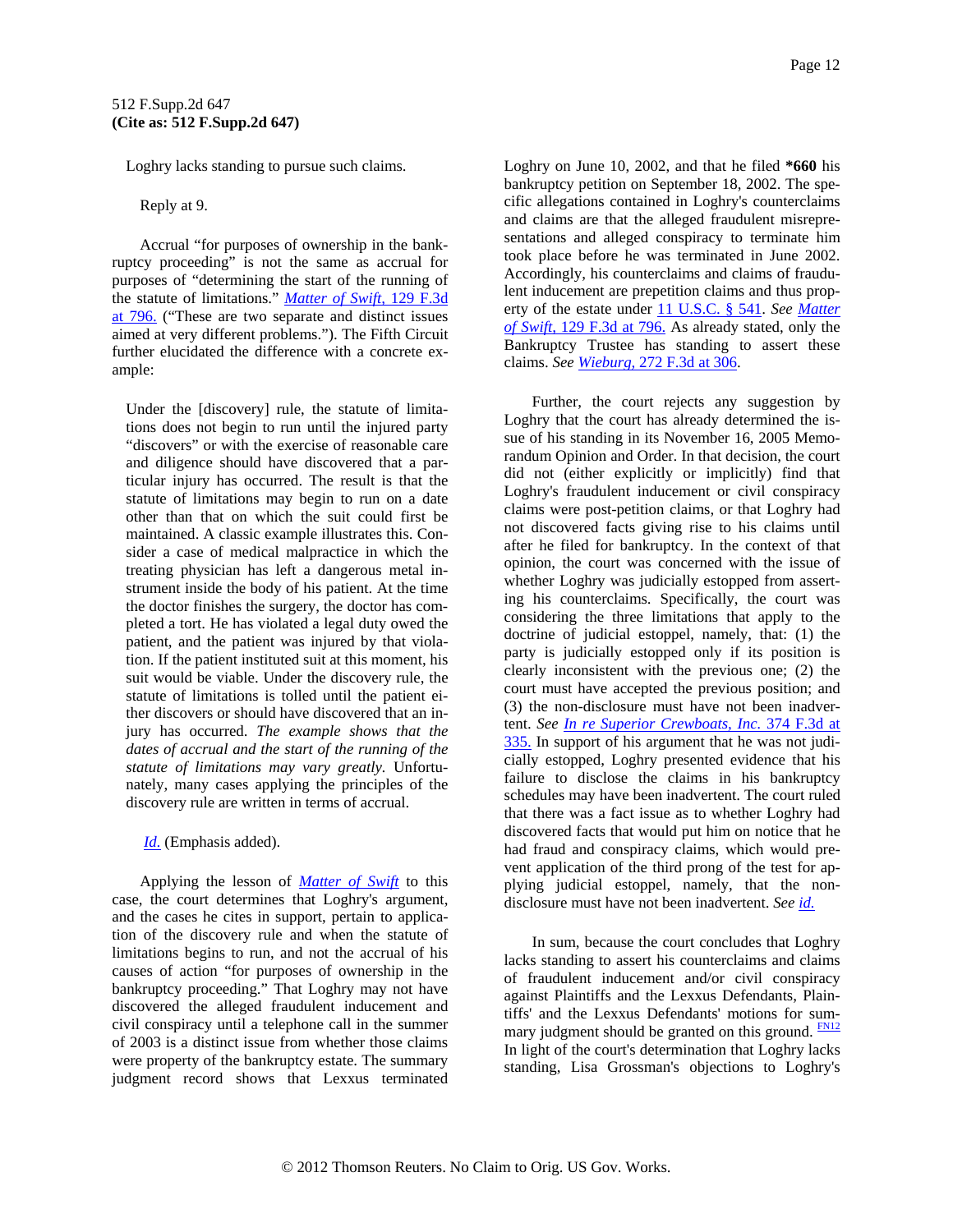<span id="page-12-0"></span>summary judgment evidence are **overruled as moot.** *See* Third-Party Defendant Lisa Grossman's Reply and Objections at 3-4.

> [FN12.](#page-11-0) Given the court's conclusion that Loghry lacks standing, the court need not consider the alternative arguments raised by Plaintiffs and the Lexxus Defendants in support of their respective motions for summary judgment.

### **3. Substitution of the Trustee as Real Party in Interest**

Loghry argues, alternatively, that pursuant to [Fed.R.Civ.P. 17\(a\),](http://www.westlaw.com/Find/Default.wl?rs=dfa1.0&vr=2.0&DB=1004365&DocName=USFRCPR17&FindType=L) if the court determines he lacks standing, substitution of the trustee is the appropriate remedy, rather than dismissal of his claims. Loghry Consolidated Response at 13. Plaintiffs and the Lexxus Defendants argue that Loghry's argument is flawed, particularly as no party, despite ample time, has moved to substitute the Trustee as the real party in interest.

The last sentence of  $Rule 17(a)$  provides that, "[n]o action shall be dismissed on the ground that it is not prosecuted in the name of the real party in interest until a reasonable time has been allowed after objection for ratification of commencement of the action by, or joinder or substitution **\*661** of, the real party in interest."  $Fed.R.Civ.P. 17(a). According to$ </u> the Advisory Committee's Notes, this provision was added "simply in the interests of justice" and "is intended to prevent forfeiture when determination of the proper party to sue is difficult or when an understandable mistake has been made." [Fed.R.Civ.P.](http://www.westlaw.com/Find/Default.wl?rs=dfa1.0&vr=2.0&DB=1004365&DocName=USFRCPR17&FindType=L)  [17\(a\)](http://www.westlaw.com/Find/Default.wl?rs=dfa1.0&vr=2.0&DB=1004365&DocName=USFRCPR17&FindType=L) Advisory Committee Notes, 1966 Amendment. As stated by the Fifth Circuit: "In accordance with the Advisory Committee's note, most courts have interpreted the last sentence of Rule  $17(a)$  as being applicable only when the plaintiff brought the action in [his] own name as the result of an understandable mistake, because the determination of the correct party to bring the action is difficult." *[Wieburg,](http://www.westlaw.com/Find/Default.wl?rs=dfa1.0&vr=2.0&DB=506&FindType=Y&ReferencePositionType=S&SerialNum=2001933694&ReferencePosition=309)* [272](http://www.westlaw.com/Find/Default.wl?rs=dfa1.0&vr=2.0&DB=506&FindType=Y&ReferencePositionType=S&SerialNum=2001933694&ReferencePosition=309)  [F.3d at 309.](http://www.westlaw.com/Find/Default.wl?rs=dfa1.0&vr=2.0&DB=506&FindType=Y&ReferencePositionType=S&SerialNum=2001933694&ReferencePosition=309) In *Wieburg*, the court found that, in light of Rule  $17(a)$ 's purpose of preventing forfeitures, the district judge had abused his discretion under [Rule](http://www.westlaw.com/Find/Default.wl?rs=dfa1.0&vr=2.0&DB=1004365&DocName=USFRCPR17&FindType=L)   $17(a)$  in dismissing claims after finding that the plaintiff lacked standing to raise prepetition claims, because he failed to provide an explanation of "why less drastic alternatives of either allowing an opportunity for ratification by the Trustee, or joinder of the Trustee, were appropriate." *[Wieburg,](http://www.westlaw.com/Find/Default.wl?rs=dfa1.0&vr=2.0&DB=506&FindType=Y&ReferencePositionType=S&SerialNum=2001933694&ReferencePosition=309)* [272 F.3d at](http://www.westlaw.com/Find/Default.wl?rs=dfa1.0&vr=2.0&DB=506&FindType=Y&ReferencePositionType=S&SerialNum=2001933694&ReferencePosition=309)  [309.](http://www.westlaw.com/Find/Default.wl?rs=dfa1.0&vr=2.0&DB=506&FindType=Y&ReferencePositionType=S&SerialNum=2001933694&ReferencePosition=309) On remand, in explaining why it arrived at the conclusion that dismissal (rather than substitution of the trustee) was appropriate, the district court considered the plaintiff's failure to disclose the claims at issue in her bankruptcy petition, the fact that she had a reasonable time after the standing issue was raised to obtain joinder, ratification, or substitution of the trustee, and the negligible impact on her creditors. *See [Wieburg v. GTE Southwest, Inc.,](http://www.westlaw.com/Find/Default.wl?rs=dfa1.0&vr=2.0&DB=0000999&FindType=Y&SerialNum=2002615746)* [2002 WL](http://www.westlaw.com/Find/Default.wl?rs=dfa1.0&vr=2.0&DB=0000999&FindType=Y&SerialNum=2002615746)  [31156431, at \\*2-5 \(N.D.Tex. Sept. 26, 2002\)](http://www.westlaw.com/Find/Default.wl?rs=dfa1.0&vr=2.0&DB=0000999&FindType=Y&SerialNum=2002615746) (Buchmeyer, J.). Judge Buchmeyer's decision was affirmed by the Fifth Circuit. *See [Wieburg v. GTE Southwest](http://www.westlaw.com/Find/Default.wl?rs=dfa1.0&vr=2.0&DB=0000999&FindType=Y&SerialNum=2003436588)  [Inc.,](http://www.westlaw.com/Find/Default.wl?rs=dfa1.0&vr=2.0&DB=0000999&FindType=Y&SerialNum=2003436588)* [2003 WL 21417074, at \\*2 \(5th Cir. June 2,](http://www.westlaw.com/Find/Default.wl?rs=dfa1.0&vr=2.0&DB=0000999&FindType=Y&SerialNum=2003436588)  [2003\)](http://www.westlaw.com/Find/Default.wl?rs=dfa1.0&vr=2.0&DB=0000999&FindType=Y&SerialNum=2003436588) ("Now that we have the court's reasons, we conclude that it did not abuse its discretion by dismissing the suit.").

[\[3\]](#page-1-0) Under the *Wieburg* factors, the court concludes that dismissal without substitution is appropriate in this instance. Even assuming *arguendo* that Loghry inadvertently failed to disclose his fraudulent inducement and conspiracy counterclaims in his bankruptcy petition, interested parties have had more than ample time to obtain joinder, ratification, or substitution of the Trustee as the real party in interest. Specifically, as early as June 30, 2005, in reopening Loghry's bankruptcy case, the judge stated:

A hearing was held on the motion to reopen and the objections on June 29, 2005. The Chapter 7 trustee who had been appointed in the bankruptcy case appeared along with the other parties. *He orally joined in the motion to reopen so that he could evaluate the claims filed by the debtors in the two federal district court cases and, if he deemed it appropriate, intervene as the real party in interest in either or both of those cases.*

Pl. MSJ App. at 12 (emphasis added). The Trustee has never sought to intervene in the place of Loghry, although he did so in the *Francisco* Lawsuit.

Second, dismissal rather than substitution would have little, if any, impact on Loghry's creditors, in light of the Trustee's Lawsuit which is before the court, and in which the Trustee has incorporated *all* of the counterclaims and claims previously asserted by Loghry in this action (including those already dismissed by this court). Accordingly, the creditors will not be harmed if the court dismisses Loghry's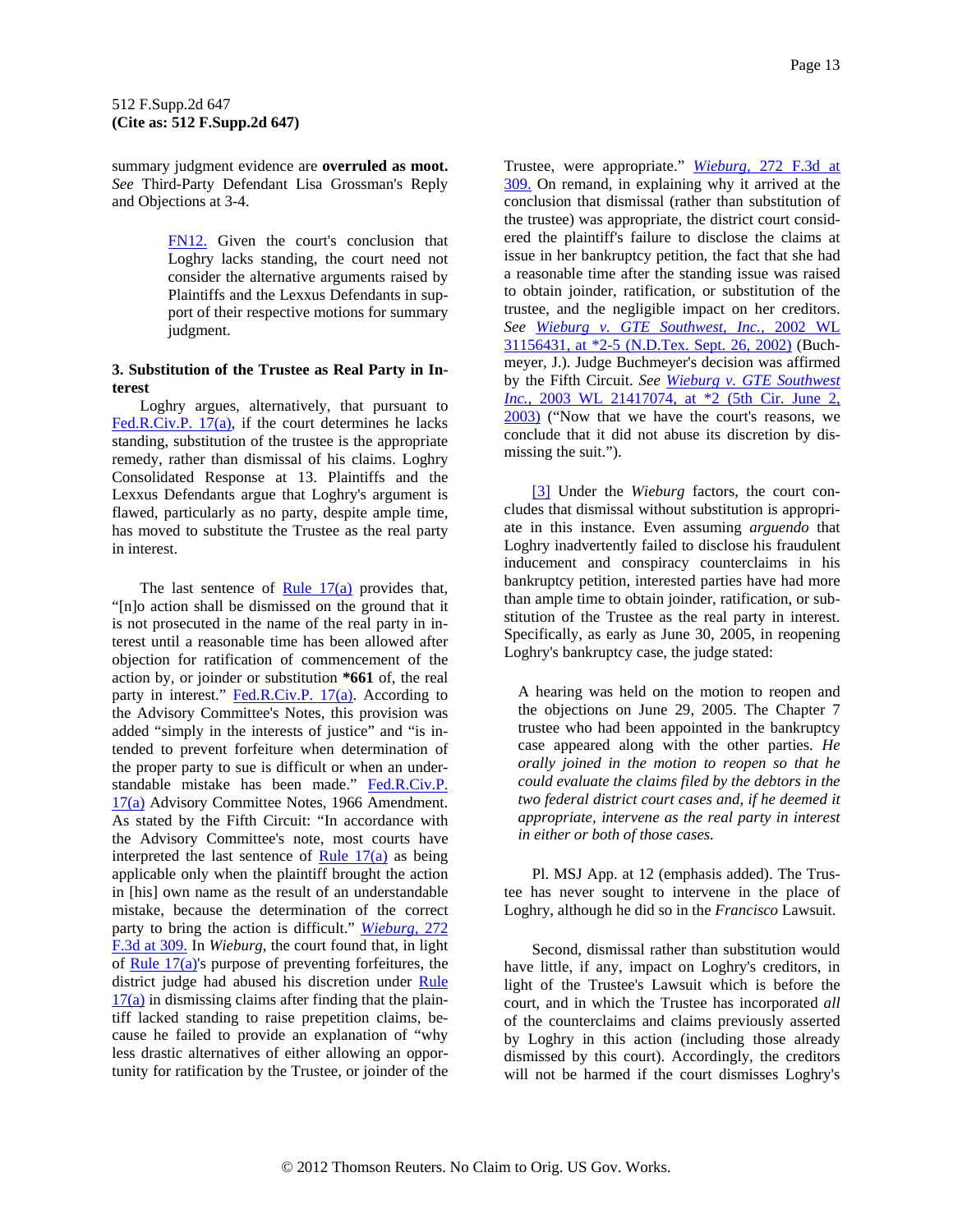fraudulent inducement and civil conspiracy counterclaims rather than substitute the Trustee as the real party in interest.

**\*662** Finally, the court notes that the same attorney represents the Trustee in the *Francisco* Lawsuit and the Trustee in the Trustee's Lawsuit, as well as Loghry in this action. In making the argument for substitution of the Trustee as the real party in interest at this late juncture, Loghry presents this court with the untenable situation that the Trustee would be pursuing two lawsuits that are essentially identical, one as a plaintiff and one as a counterclaimant. This will not do. In short, having carefully considered the *Wieburg* factors (*see supra* ), the court rejects Loghry's argument that the Trustee should be substituted as the real party in interest.

# **III. Loghry's Motion for Partial Summary Judgment**

# **A. Factual Background**

In setting forth the facts, the court applies the summary judgment standard already set forth above. *See supra* at 655-56. The court will only set forth the facts that are material to its determination of Loghry's motion for partial summary judgment. Viewing the evidence in the light most favorable to the nonmoving party, the facts are as follows:

In December 2000, Lexxus entered into an agreement with Loghry for him to become a frontline distributor for Lexxus. This was an oral at-will agreement that permitted either party to terminate the relationship at any time for any reason or no reason at all. Shortly after Lexxus was formed, Loghry and other male distributors referred to Lexxus's signature product, ViaCream, as "p\* \* \* \* cream." Pl.App. at 97. The Reverend Kenneth Williams, who attended a Lexxus kick-off event in Las Vegas with several other church members he invited, saw Loghry and other men looking inebriated with "ladies of the night," and overheard them having "lascivious conversations" "in the nature of prostitution," and they were "talking about [ViaCream] being a-a cream for pleasure." *Id.* at 140, 159-60. As a direct result of what they saw and overheard, Reverend Williams and his guests left the convention and abstained from involvement with Lexxus for "quite a while." *Id.* at 159-60.

Lexxus terminated Loghry's distributorship after Lexxus was informed by two other distributors that Loghry had contacted them directly and attempted to cross-recruit those distributors into another network marketing company in violation of Lexxus's written company policies. Lexxus has a policy which provides: "A Lexxus distributor who personally sells products other than Lexxus products or who sells services must not encourage another Lexxus distributor whom he or she does not personally sponsor to sell such products and services." *Id.* at 118. Lexxus also had a policy against direct or indirect crossrecruiting. *See id.* at 104 ("During the term of this agreement and for 90 days thereafter, a Distributor shall not-directly or indirectly-solicit Distributors of Lexxus International to other network marketing organizations."). Lexxus's policies against crossrecruiting were "zero tolerance" policies, as set forth in the following paragraph submitted as evidence by Plaintiffs from its Policies and Procedures:

Non-Solicitation: A Lexxus International Distributor shall not, on his own behalf or on behalf of any other person, partnership, association, corporation, or other entity, attempt to hire or solicit any employees, other Lexxus International Distributors, customers, developer, or supplier of the Company ... to alter their employment or business relationship with the Company or its affiliates, or to create a business relationship **\*663** with another Network Marketing or competitive company. It is agreed that this provision shall survive the termination or expiration of this agreement. This is a ZERO TOLERANCE rule.

*Id.* at 105.

After learning of Loghry's violation of company policy, Lexxus notified him in writing of the violation and gave him an opportunity to respond to the charges within 10 business days. In the event that Loghry did not respond within that time frame, his distributorship would be terminated. Loghry did not respond in writing, and his distributorship was terminated as of June 10, 2002.

# **B. Analysis**

Loghry has moved for summary judgment requesting that the court enter judgment in his favor and against Plaintiffs as to Plaintiffs' request for a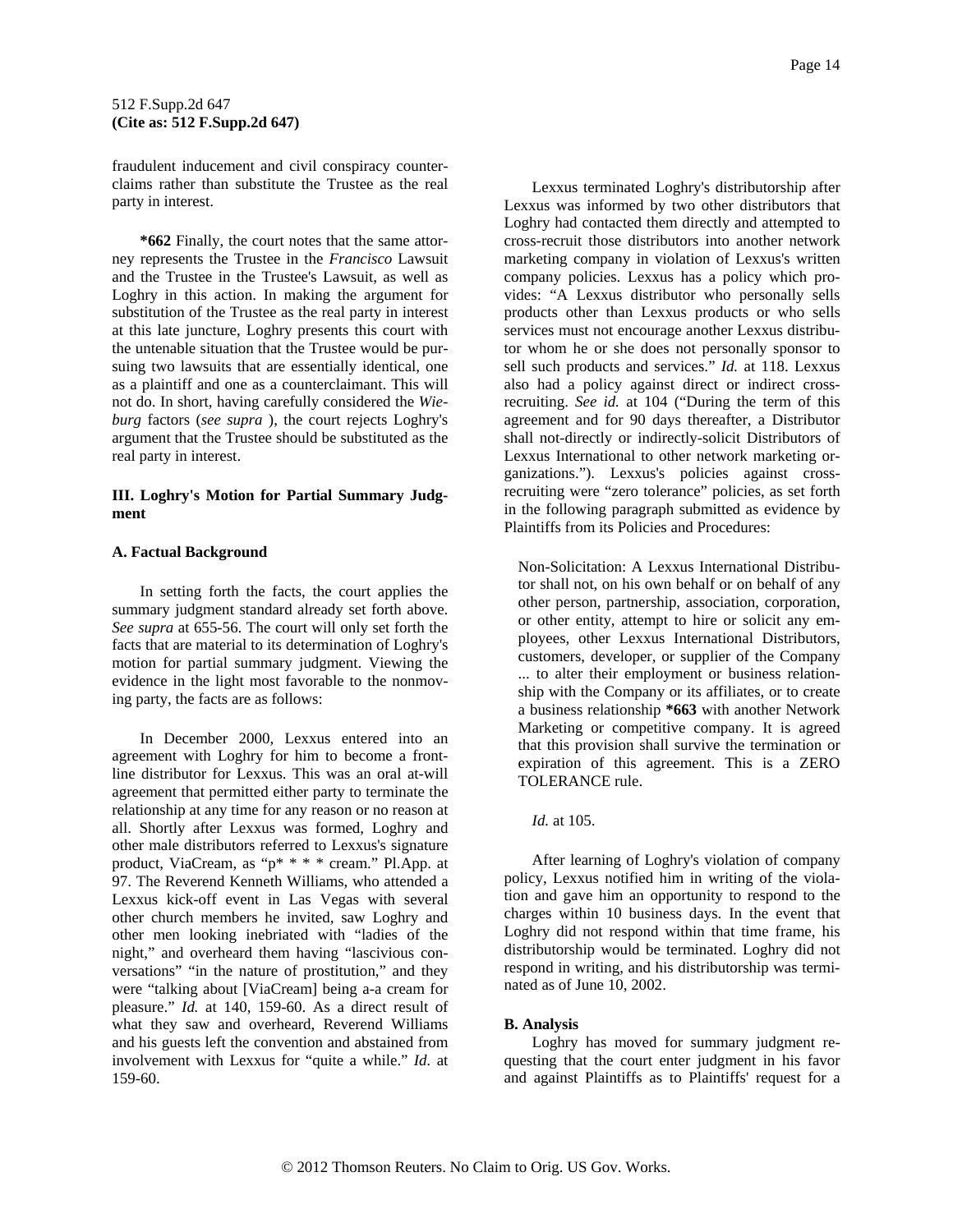<span id="page-14-0"></span>declaratory judgment that: (1) the distributorship agreement between Lexxus and Loghry was "at will" and could be terminated by Lexxus at any time for any reason or for no reason at all; and (2) Lexxus was legally justified in terminating its distributorship agreement with Loghry. Loghry has also moved for summary judgment on Plaintiffs' product disparagement and breach of contract claims and has submitted evidence in support. $\frac{FN13}{FN13}$  In support, Loghry contends that there in no genuine issue of material fact as to any of these claims. Plaintiffs contend that they have submitted sufficient evidence in opposition to Loghry's motion for summary judgment to create a genuine issue of material fact as to each claim. Having considered the motion, response, reply, evidence, record and applicable law, the court determines that Loghry's motion for summary judgment should be denied as to Plaintiffs' request for declaratory relief and granted as to Plaintiffs' claims for product disparagement and breach of contract.

> [FN13.](#page-14-0) Loghry makes the argument that Plaintiffs never brought a breach of contract claim, but only sued him for breach of "the covenant of good faith and fair dealing." The court rejects Loghry's narrow construal of Plaintiffs' allegations.

#### **1. Plaintiffs' Request for Declaratory Relief**

[\[4\]](#page-1-0) To reiterate, in their complaint, Plaintiffs requested a declaratory judgment that: (1) the distributorship agreement between Lexxus and Loghry was "at will" and could be terminated by Lexxus at any time for any reason or for no reason at all; and (2) Lexxus was legally justified in terminating its distributorship agreement with Loghry.

In support of his motion for summary judgment, Loghry has presented as evidence Lexxus's own Policies and Procedures which provide that Lexxus has the right to terminate a distributorship only "in the event of a material breach by the distributors," and not "at will." Appendix to Defendant/Counter-Plaintiff John Loghry's Motion for Partial Summary Judgment at 32 ("Loghry SJ App."). He also states in his Declaration that while he was a Lexxus distributor, he was not a distributor for any other marketing company and did not personally sell any products or services other than Lexxus products. *Id.* at 52. Loghry testified at his deposition that he introduced Lexxus's Thomas Crowley and Jason Caramanis to

Randy Thompson, an MVP Network distributor, at Thompson's request, and that Thompson made the sales pitch for MVP. Loghry has also submitted the Affidavit of Thomas Crowley wherein Crowley states that Loghry did not attempt to cross-recruit him into MVP Network, and that he prepared a statement accusing Loghry of cross-recruiting at the request of Grossman and **\*664** Curtis Broome ("Broome"), then President of Lexxus. *Id.* at 64-65.

In response, Plaintiffs have submitted summary judgement evidence that Loghry, up until the time of filing his motion for partial summary judgment, had taken the position (including in filings with the court) that there was no written distributorship agreement. *See, e.g.,* Appendix to Plaintiffs/Counter-Defendants' Response to John Loghry's Motion for Partial Summary Judgment at 12-13, 20 ("Pl.App."). Plaintiffs have also submitted evidence that in his Answers to Interrogatories, when asked to define the nature and terms of the alleged oral agreement that Loghry claimed existed between him and Lexxus, Loghry failed to identify any provisions or terms that addressed the duration of the agreement, or the rights (or lack thereof), of Lexxus to terminate the agreement, let alone Lexxus's Policies and Procedures. *Id.* at 51-52. In light of this evidence, Plaintiffs contend that they have raised a genuine issue of material fact that any distributorship agreement which existed was silent as to duration, and therefore terminable at will under Texas law. *See* Pl. Resp. at 5 (and cases cited therein).

Alternatively, Plaintiffs contend that to the extent Loghry is now claiming his distributorship agreement was governed by its Policies and Procedures, his termination was still justified and Plaintiffs are still entitled to a declaration that termination was proper. In support, Plaintiffs have submitted evidence that they learned that Loghry had attempted to "cross-recruit" Lexxus's Caramanis and Crowley to work for another network marketing company, MVP, in violation of Lexxus's Policies and Procedures. *See* Pl.App. at 25-26, 61, 134. Plaintiffs have also presented evidence that following its receipt of that information, Loghry was sent a letter from Juli Lascalere, Lexxus's Compliance Director, setting forth the allegations of cross-recruiting and directing him to respond in writing within a ten-day period, or he would be terminated. *Id.* at 67. Plaintiffs present evidence that Loghry received the letter within the ten-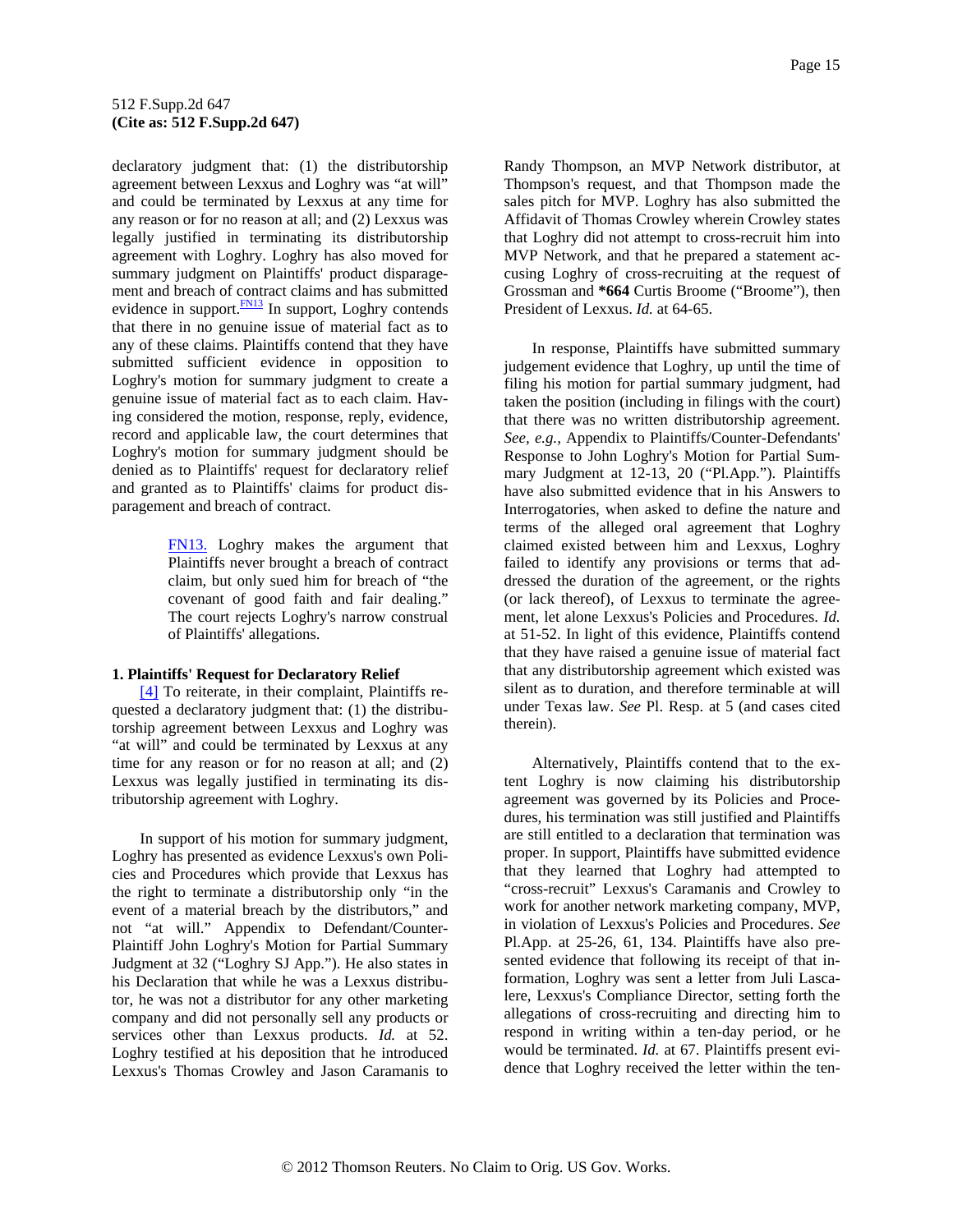<span id="page-15-0"></span>day period, but did not respond in writing. *Id.* at 72- 73. Finally, Plaintiffs have submitted evidence and made arguments that, even were the court to accept on its face Loghry's testimony at deposition and in his Declaration that he never worked for MVP, but only introduced Crowley and Caramanis to an MVP distributor, Plaintiffs would still be justified in terminating Loghry under its "zero tolerance" policy with regard to direct and indirect cross-marketing. *Id.* at 104-05.

Viewing this evidence in the light most favorable to the nonmoving party, as to Loghry's motion for summary judgment motion on Plaintiffs' request for declaratory relief, the court determines that Plaintiffs have submitted evidence sufficient to create a genuine issue of material fact that (1) the distributorship agreement was "at will" and could be terminated by Lexxus at any time for any reason or for no reason at all; and (2) Lexxus was legally justified in terminating its distributorship agreement with Loghry. Accordingly, Loghry's motion for summary judgment on Plaintiffs' request for declaratory relief should be denied.

#### **2. Product Disparagement**

[\[5\]](#page-1-0) Loghry has moved for summary judgment on Plaintiffs' product disparagement claim. In support, he contends that Plaintiffs have failed to present any evidence demonstrating the existence of a material fact as to the elements of a product disparagement claim, namely: (1) that Loghry published disparaging and false words, (2) with malice, (3) which caused special damages, and (4) lack of privilege. **\*665** *See [Hurlbut v. Gulf Atlantic Life Ins.,](http://www.westlaw.com/Find/Default.wl?rs=dfa1.0&vr=2.0&DB=713&FindType=Y&ReferencePositionType=S&SerialNum=1987156419&ReferencePosition=766)* [749 S.W.2d 762,](http://www.westlaw.com/Find/Default.wl?rs=dfa1.0&vr=2.0&DB=713&FindType=Y&ReferencePositionType=S&SerialNum=1987156419&ReferencePosition=766)  [766 \(Tex.1987\)](http://www.westlaw.com/Find/Default.wl?rs=dfa1.0&vr=2.0&DB=713&FindType=Y&ReferencePositionType=S&SerialNum=1987156419&ReferencePosition=766). In response, Plaintiffs have submitted evidence to the court that Loghry and other male distributors referred to Lexxus's signature product, ViaCream, as " $p^*$  \* \* \* cream," (Pl.App. at 97), and that Reverend Kenneth Williams, who attended a Lexxus kick-off event in Las Vegas with several other church members he invited, saw Loghry and other men looking inebriated with "ladies of the night," and overheard them having "lascivious conversations" "in the nature of prostitution" and they were "talking about [ViaCream] being a-a cream for pleasure." *Id.* at 140, 159-60. As a direct result of what they saw and overheard, Reverend Williams and his guests left the convention and abstained from involvement with Lexxus for quite some time. *Id.*

As correctly argued by Loghry in his reply brief, even assuming the crude reference to ViaCream made by Loghry and other male distributors was disparaging, any such references do not support a product disparagement claim as a matter of law because there is no evidence that such references were "false, made with malice, or caused special damages to Plaintiffs." Reply at 8. Moreover, it is undisputed that ViaCream is a topical vaginal stimulant cream. Any reference to ViaCream as "p\* \* \* \* cream," although crude and offensive, would not be a false statement in light of this product's use, that would support a product disparagement claim under Texas law. Similarly, Reverend Williams's deposition testimony does not, as a matter of law, raise a genuine issue of material fact as to product disparagement. Once again, "a cream for pleasure" is not a false statement, and there is no evidence that such references were false or made with malice.

In short, viewing this evidence in the light most favorable to the nonmoving party, the court determines that Plaintiffs have failed to submit evidence sufficient to create a genuine issue of material fact as to the key elements of their product disparagement claim. Accordingly, Loghry's motion for summary judgment on Plaintiffs' claim for product disparagement should be granted.

### **3. Breach of Contract**

[\[6\]](#page-1-0) Loghry has also moved for summary judgment on Plaintiffs' breach of contract claim. Plaintiffs alleged that Loghry breached the distributorship agreement when he: (1) engaged in cross-recruiting in violation of its Policies and Procedures and (2) disparaged the company's products, also in violation of its Policies and Procedures. In support of his motion for summary judgment on the breach of contract claims, Loghry contends, among other things, that Plaintiffs have not presented any evidence of damages caused by his purported breach, such as that they lost any distributors or potential distributors as a result of his alleged cross-recruiting of other distributors. In response, Plaintiffs contend that "the Policies and Procedures of Lexxus, which Loghry now apparently embraces as being the terms governing his distributorship agreement with Lexxus, do not require that in order to establish a breach of the distributorship agreement (i.e. the contract) that specific damages be established by the Company." Resp. at 12.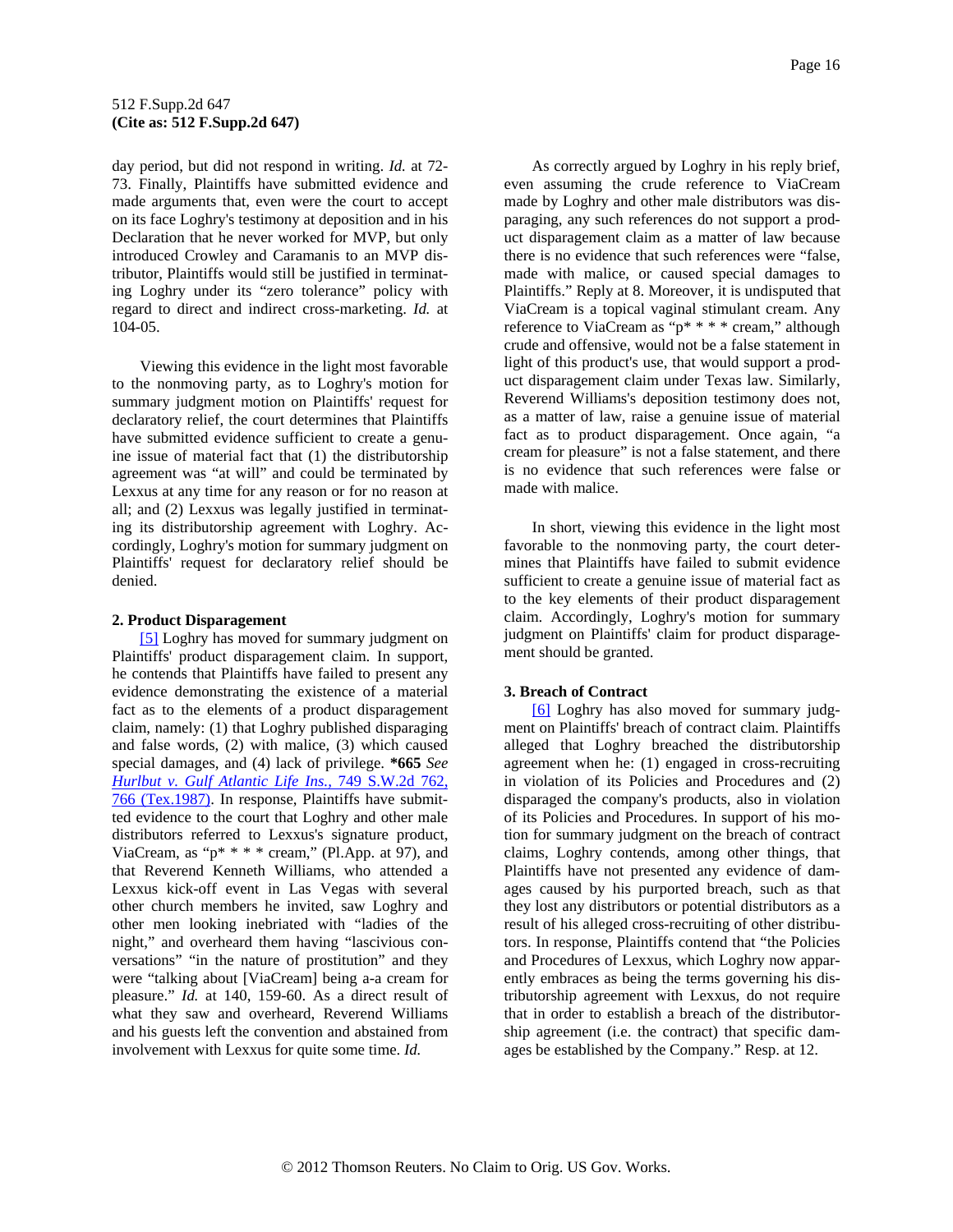<span id="page-16-0"></span>[\[7\]](#page-1-0) The elements in a breach of contract claim include: (1) the existence of a valid contract, (2) the plaintiff performed or tendered performance, (3) the defendant breached the contract, and (4) the plaintiff was damaged as a result of the breach. **\*666***[Frost](http://www.westlaw.com/Find/Default.wl?rs=dfa1.0&vr=2.0&DB=4644&FindType=Y&ReferencePositionType=S&SerialNum=2000479163&ReferencePosition=593)  [Nat'l Bank v. Burge,](http://www.westlaw.com/Find/Default.wl?rs=dfa1.0&vr=2.0&DB=4644&FindType=Y&ReferencePositionType=S&SerialNum=2000479163&ReferencePosition=593)* [29 S.W.3d 580, 593 \(Tex.App.-](http://www.westlaw.com/Find/Default.wl?rs=dfa1.0&vr=2.0&DB=4644&FindType=Y&ReferencePositionType=S&SerialNum=2000479163&ReferencePosition=593) [Houston \[14th Dist.\] 2000, no pet.\)](http://www.westlaw.com/Find/Default.wl?rs=dfa1.0&vr=2.0&DB=4644&FindType=Y&ReferencePositionType=S&SerialNum=2000479163&ReferencePosition=593). Regardless of the exact language in the Policies and Procedures, damages remain an essential element of a cause of action for breach of contract under Texas law. Even viewing all evidence in the light most favorable to Plaintiffs, the court determines that Plaintiffs have failed to create a genuine issue of material fact that they suffered any damages as a result of Loghry's alleged breach of the distributorship agreement. $\frac{FN14}{FN14}$  $\frac{FN14}{FN14}$  $\frac{FN14}{FN14}$  Accordingly, Loghry's motion for summary judgment on Plaintiffs' claim for breach of contract should be granted.

> [FN14.](#page-16-0) Plaintiffs' references to evidence of damages stemming from Plaintiffs' product disparagement claim, including deposition testimony by Reverend Williams that after he overheard disparaging remarks about ViaCream being made by Loghry and others in Las Vegas he decided not to become an active Lexxus distributor, are unavailing. The court has already determined that Loghry is entitled to judgment as a matter of law on Plaintiffs' product disparagement claim. *See supra.*

# **IV. Defendants' Motion to Dismiss Plaintiff's Second Amended Complaint Pursuant to [Federal](http://www.westlaw.com/Find/Default.wl?rs=dfa1.0&vr=2.0&DB=1004365&DocName=USFRCPR12&FindType=L)  [Rule of Civil Procedure 12\(b\)\(6\)](http://www.westlaw.com/Find/Default.wl?rs=dfa1.0&vr=2.0&DB=1004365&DocName=USFRCPR12&FindType=L)**

In the *Francisco* Lawsuit (now consolidated with this case), Defendants Francisco and Starsearch have moved to dismiss the Bankruptcy Trustee's claims against them for breach of contract, tortious interference with contractual relations and civil conspiracy. Defendants contend that the Trustee's breach of contract claim is barred by the Statute of Frauds, that the tortious interference claim fails because Francisco cannot legally interfere with his own company's agreement, and that the civil conspiracy claim fails because Francisco cannot legally conspire with himself as the sole owner and member of Starsearch. Having carefully considered the motion, response, reply, pleadings and applicable law, the court determines that Franciso's motion to dismiss should be denied as to the Trustee's claims for breach of contract, tortious interference with contractual relations, and civil conspiracy.

# **A. Legal Standard for Motion to Dismiss Pursuant to [Fed.R.Civ.P. 12\(b\)\(6\)](http://www.westlaw.com/Find/Default.wl?rs=dfa1.0&vr=2.0&DB=1004365&DocName=USFRCPR12&FindType=L)**

A motion to dismiss for failure to state a claim under [Fed.R.Civ.P. 12\(b\)\(6\)](http://www.westlaw.com/Find/Default.wl?rs=dfa1.0&vr=2.0&DB=1004365&DocName=USFRCPR12&FindType=L) "is viewed with disfavor and is rarely granted." *[Lowrey v. Texas A & M Univ.](http://www.westlaw.com/Find/Default.wl?rs=dfa1.0&vr=2.0&DB=506&FindType=Y&ReferencePositionType=S&SerialNum=1997143228&ReferencePosition=247)  [Sys.,](http://www.westlaw.com/Find/Default.wl?rs=dfa1.0&vr=2.0&DB=506&FindType=Y&ReferencePositionType=S&SerialNum=1997143228&ReferencePosition=247)* [117 F.3d 242, 247 \(5th Cir.1997\).](http://www.westlaw.com/Find/Default.wl?rs=dfa1.0&vr=2.0&DB=506&FindType=Y&ReferencePositionType=S&SerialNum=1997143228&ReferencePosition=247) A district court cannot dismiss a complaint, or any part of it, for failure to state a claim upon which relief can be granted "unless it appears beyond doubt that the plaintiff can prove no set of facts in support of his claim which would entitle him to relief." *[Conley v.](http://www.westlaw.com/Find/Default.wl?rs=dfa1.0&vr=2.0&DB=708&FindType=Y&SerialNum=1957120403)  [Gibson,](http://www.westlaw.com/Find/Default.wl?rs=dfa1.0&vr=2.0&DB=708&FindType=Y&SerialNum=1957120403)* [355 U.S. 41, 45-46, 78 S.Ct. 99, 2 L.Ed.2d](http://www.westlaw.com/Find/Default.wl?rs=dfa1.0&vr=2.0&DB=708&FindType=Y&SerialNum=1957120403)  [80 \(1957\)](http://www.westlaw.com/Find/Default.wl?rs=dfa1.0&vr=2.0&DB=708&FindType=Y&SerialNum=1957120403); *[Blackburn v. City of Marshall,](http://www.westlaw.com/Find/Default.wl?rs=dfa1.0&vr=2.0&DB=506&FindType=Y&ReferencePositionType=S&SerialNum=1995028148&ReferencePosition=931)* [42 F.3d](http://www.westlaw.com/Find/Default.wl?rs=dfa1.0&vr=2.0&DB=506&FindType=Y&ReferencePositionType=S&SerialNum=1995028148&ReferencePosition=931)  [925, 931 \(5th Cir.1995\).](http://www.westlaw.com/Find/Default.wl?rs=dfa1.0&vr=2.0&DB=506&FindType=Y&ReferencePositionType=S&SerialNum=1995028148&ReferencePosition=931) Stated another way, "[a] court may dismiss a complaint only if it is clear that no relief could be granted under any set of facts that could be proved consistent with the allegations." *[Swierkiewicz v. Sorema,](http://www.westlaw.com/Find/Default.wl?rs=dfa1.0&vr=2.0&DB=708&FindType=Y&SerialNum=2002142931)* [534 U.S. 506, 514, 122 S.Ct.](http://www.westlaw.com/Find/Default.wl?rs=dfa1.0&vr=2.0&DB=708&FindType=Y&SerialNum=2002142931)  [992, 152 L.Ed.2d 1 \(2002\)](http://www.westlaw.com/Find/Default.wl?rs=dfa1.0&vr=2.0&DB=708&FindType=Y&SerialNum=2002142931) (quoting *[Hishon v. King &](http://www.westlaw.com/Find/Default.wl?rs=dfa1.0&vr=2.0&DB=708&FindType=Y&SerialNum=1984124905)  [Spalding,](http://www.westlaw.com/Find/Default.wl?rs=dfa1.0&vr=2.0&DB=708&FindType=Y&SerialNum=1984124905)* [467 U.S. 69, 73, 104 S.Ct. 2229, 81](http://www.westlaw.com/Find/Default.wl?rs=dfa1.0&vr=2.0&DB=708&FindType=Y&SerialNum=1984124905)  [L.Ed.2d 59 \(1984\)](http://www.westlaw.com/Find/Default.wl?rs=dfa1.0&vr=2.0&DB=708&FindType=Y&SerialNum=1984124905)). In reviewing a [Rule 12\(b\)\(6\)](http://www.westlaw.com/Find/Default.wl?rs=dfa1.0&vr=2.0&DB=1004365&DocName=USFRCPR12&FindType=L) motion, the court must accept all well-pleaded facts in the complaint as true and view them in the light most favorable to the plaintiff. *[Baker v. Putnal,](http://www.westlaw.com/Find/Default.wl?rs=dfa1.0&vr=2.0&DB=506&FindType=Y&ReferencePositionType=S&SerialNum=1996042074&ReferencePosition=196)* [75](http://www.westlaw.com/Find/Default.wl?rs=dfa1.0&vr=2.0&DB=506&FindType=Y&ReferencePositionType=S&SerialNum=1996042074&ReferencePosition=196)  [F.3d 190, 196 \(5th Cir.1996\)](http://www.westlaw.com/Find/Default.wl?rs=dfa1.0&vr=2.0&DB=506&FindType=Y&ReferencePositionType=S&SerialNum=1996042074&ReferencePosition=196). In ruling on such a motion, the court cannot look beyond the pleadings. *[Id.;](http://www.westlaw.com/Find/Default.wl?rs=dfa1.0&vr=2.0&FindType=Y&SerialNum=1996042074) [Spivey v. Robertson,](http://www.westlaw.com/Find/Default.wl?rs=dfa1.0&vr=2.0&DB=506&FindType=Y&ReferencePositionType=S&SerialNum=1999268701&ReferencePosition=774)* [197 F.3d 772, 774 \(5th](http://www.westlaw.com/Find/Default.wl?rs=dfa1.0&vr=2.0&DB=506&FindType=Y&ReferencePositionType=S&SerialNum=1999268701&ReferencePosition=774)  [Cir.1999\),](http://www.westlaw.com/Find/Default.wl?rs=dfa1.0&vr=2.0&DB=506&FindType=Y&ReferencePositionType=S&SerialNum=1999268701&ReferencePosition=774) *cert. denied,* [530 U.S. 1229, 120 S.Ct.](http://www.westlaw.com/Find/Default.wl?rs=dfa1.0&vr=2.0&DB=708&FindType=Y&SerialNum=2000107872)  [2659, 147 L.Ed.2d 274 \(2000\)](http://www.westlaw.com/Find/Default.wl?rs=dfa1.0&vr=2.0&DB=708&FindType=Y&SerialNum=2000107872). The pleadings include the complaint and any documents attached to it. *[Collins v. Morgan Stanley Dean Witter,](http://www.westlaw.com/Find/Default.wl?rs=dfa1.0&vr=2.0&DB=506&FindType=Y&ReferencePositionType=S&SerialNum=2000479258&ReferencePosition=498)* [224 F.3d](http://www.westlaw.com/Find/Default.wl?rs=dfa1.0&vr=2.0&DB=506&FindType=Y&ReferencePositionType=S&SerialNum=2000479258&ReferencePosition=498)  [496, 498-99 \(5th Cir.2000\)](http://www.westlaw.com/Find/Default.wl?rs=dfa1.0&vr=2.0&DB=506&FindType=Y&ReferencePositionType=S&SerialNum=2000479258&ReferencePosition=498). **\*667** Likewise, " '[d]ocuments that a defendant attaches to a motion to dismiss are considered part of the pleadings if they are referred to in the plaintiff's complaint and are central to [the plaintiff's] claims.'  $\frac{d}{dx}$  (quoting *[Venture Assocs. Corp. v. Zenith Data Sys. Corp.,](http://www.westlaw.com/Find/Default.wl?rs=dfa1.0&vr=2.0&DB=350&FindType=Y&ReferencePositionType=S&SerialNum=1993060271&ReferencePosition=431)* [987](http://www.westlaw.com/Find/Default.wl?rs=dfa1.0&vr=2.0&DB=350&FindType=Y&ReferencePositionType=S&SerialNum=1993060271&ReferencePosition=431)  [F.2d 429, 431 \(7th Cir.1993\)](http://www.westlaw.com/Find/Default.wl?rs=dfa1.0&vr=2.0&DB=350&FindType=Y&ReferencePositionType=S&SerialNum=1993060271&ReferencePosition=431)).

The ultimate question in a <u>Rule  $12(b)(6)$ </u> motion is whether the complaint states a valid cause of action when it is viewed in the light most favorable to the plaintiff and with every doubt resolved in favor of the plaintiff. *[Lowrey,](http://www.westlaw.com/Find/Default.wl?rs=dfa1.0&vr=2.0&DB=506&FindType=Y&ReferencePositionType=S&SerialNum=1997143228&ReferencePosition=247)* [117 F.3d at 247.](http://www.westlaw.com/Find/Default.wl?rs=dfa1.0&vr=2.0&DB=506&FindType=Y&ReferencePositionType=S&SerialNum=1997143228&ReferencePosition=247) A court, however, is not to strain to find inferences favorable to the plaintiff and is not to "accept conclusory allegations, unwarranted deductions or legal conclusions." *[R2](http://www.westlaw.com/Find/Default.wl?rs=dfa1.0&vr=2.0&DB=506&FindType=Y&ReferencePositionType=S&SerialNum=2006293889&ReferencePosition=642)  [Invs. LDC v. Phillips,](http://www.westlaw.com/Find/Default.wl?rs=dfa1.0&vr=2.0&DB=506&FindType=Y&ReferencePositionType=S&SerialNum=2006293889&ReferencePosition=642)* [401 F.3d 638, 642 \(5th](http://www.westlaw.com/Find/Default.wl?rs=dfa1.0&vr=2.0&DB=506&FindType=Y&ReferencePositionType=S&SerialNum=2006293889&ReferencePosition=642)  [Cir.2005\)](http://www.westlaw.com/Find/Default.wl?rs=dfa1.0&vr=2.0&DB=506&FindType=Y&ReferencePositionType=S&SerialNum=2006293889&ReferencePosition=642) (citations omitted). The court does not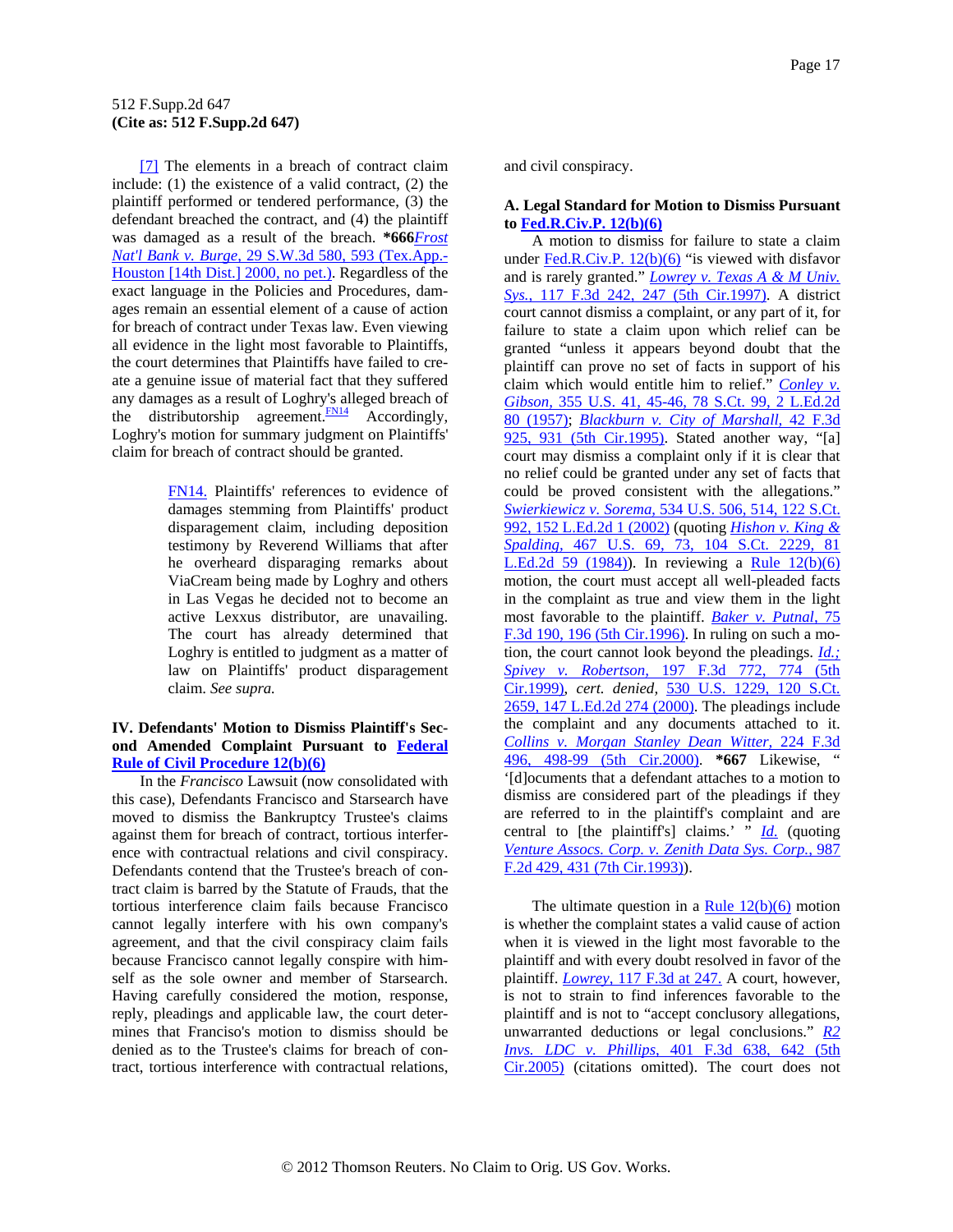<span id="page-17-0"></span>evaluate the plaintiff's likelihood of success; instead, it only determines whether the plaintiff has a legally cognizable claim. *[United States ex rel. Riley v. St.](http://www.westlaw.com/Find/Default.wl?rs=dfa1.0&vr=2.0&DB=506&FindType=Y&ReferencePositionType=S&SerialNum=2003936488&ReferencePosition=376)  [Luke's Episcopal Hosp.,](http://www.westlaw.com/Find/Default.wl?rs=dfa1.0&vr=2.0&DB=506&FindType=Y&ReferencePositionType=S&SerialNum=2003936488&ReferencePosition=376)* [355 F.3d 370, 376 \(5th](http://www.westlaw.com/Find/Default.wl?rs=dfa1.0&vr=2.0&DB=506&FindType=Y&ReferencePositionType=S&SerialNum=2003936488&ReferencePosition=376)  [Cir.2004\).](http://www.westlaw.com/Find/Default.wl?rs=dfa1.0&vr=2.0&DB=506&FindType=Y&ReferencePositionType=S&SerialNum=2003936488&ReferencePosition=376)

# **B. The Trustee's Allegations in the** *Francisco* **Lawsuit**

The Trustee's Second Amended Complaint, filed August 5, 2005, is the live pleading. The Trustee alleges that Loghry and others developed the concept of selling a line of health care products through a multi-level marketing distribution network under the name of Lexxus, and developed a business plan that was the first of its kind to offer a binary multi-level marketing sales structure to effectively market and promote this particular line of health care products. In January 2001, Lexxus began its initial market introduction. Loghry was charged with managing Lexxus's sales effort. After Lexxus was formed, it entered into an agreement with Loghry, promising him that he would be a front-line distributor and that he was to occupy "position 1015" of the distribution network, thereby earning commissions both from his own sales as well as from other Lexxus distributors' sales "downline of position 1015." The parties also agreed that Loghry would receive 14 additional positions in the "upline of position 1015" in the Lexxus distribution network (positions 1001-1014), which Loghry could activate or sell for his own personal benefit.

Lexxus was subsequently sold to NHTC, which was determined to place Francisco (a front-line distributor for Kaire International at the time), into a front-line distributorship position with Lexxus. The Trustee alleges that in March 2001, LaCore asked Loghry to contact Francisco to work out an agreement whereby Francisco would receive "position 1014," one of the upline positions previously promised Loghry. Loghry proceeded to negotiate with Francisco regarding the terms of an agreement to give Francisco position 1014 in exchange for a split between Loghry and Francisco of the gross revenue generated by position 1014. In April 2001, Francisco began operating position 1014 through an entity known as Starsearch.<sup>FN15</sup> Since October 2002, Francisco has been the member/manager of Starsearch.

> [FN15.](#page-17-0) The court has already stated that it uses the term Starsearch collectively to

comprise Starsearch International, LLC, 1 Star Search, and Starsearch International Trust.

Ultimately, Loghry and Francisco entered into an agreement via telephone calls with each other and LaCore, that Francisco would bring his Kaire International distributors to fill the right leg of position 1014 and that Loghry's downline distributors would fill the left leg of position 1014. The parties further agreed that in exchange for surrendering 75% of the gross revenue earned by position 1014, Loghry **\*668** would retain 25% of the revenue, including commissions earned by position 1014 through the sales of the downline distributors in both the left and the right leg of position 1014. From May 2001 until June 14, 2002, Starsearch mailed checks to Loghry in keeping with the agreement. On June 14, 2002, at the behest of Francisco, Starsearch ceased remitting to Loghry his share of the gross revenue.

The Trustee alleges, on information and belief, that as early as January 2002, Lexxus, Francisco, Susan Francisco and Starsearch, acting in concert with each other, conspired and implemented a plan which has resulted in misappropriating Loghry's earnings from position 1014 and, in effect, cutting "Loghry out of the equation," thereby maximizing their income at the expense and to the detriment of Loghry. *See* Sec. Am. Compl. ¶ 19.<sup>FN16</sup> The trustee alleges that the conspiracy and other acts of Francisco and Starsearch injured and interfered with Loghry's earnings and are the proximate cause of Loghry's substantial financial damages. Finally, the Trustee alleges that at "all relevant times, Francisco was acting on his own behalf and in the course and scope of his agency with" Starsearch. *Id.* ¶ 21.

> [FN16.](#page-17-0) Loghry asserts these same allegations relating to Lexxus's agreement with Francisco and others to cut "Loghry out of the equation," as a counterclaims against Lexxus. *See* Def. Third Amended Answer, Counterclaim and Claims Against Additional Parties ¶ 52.

# **C. Analysis**

### **1. Breach of Contract**

[\[8\]](#page-2-0) Francisco and Starsearch have moved to dis-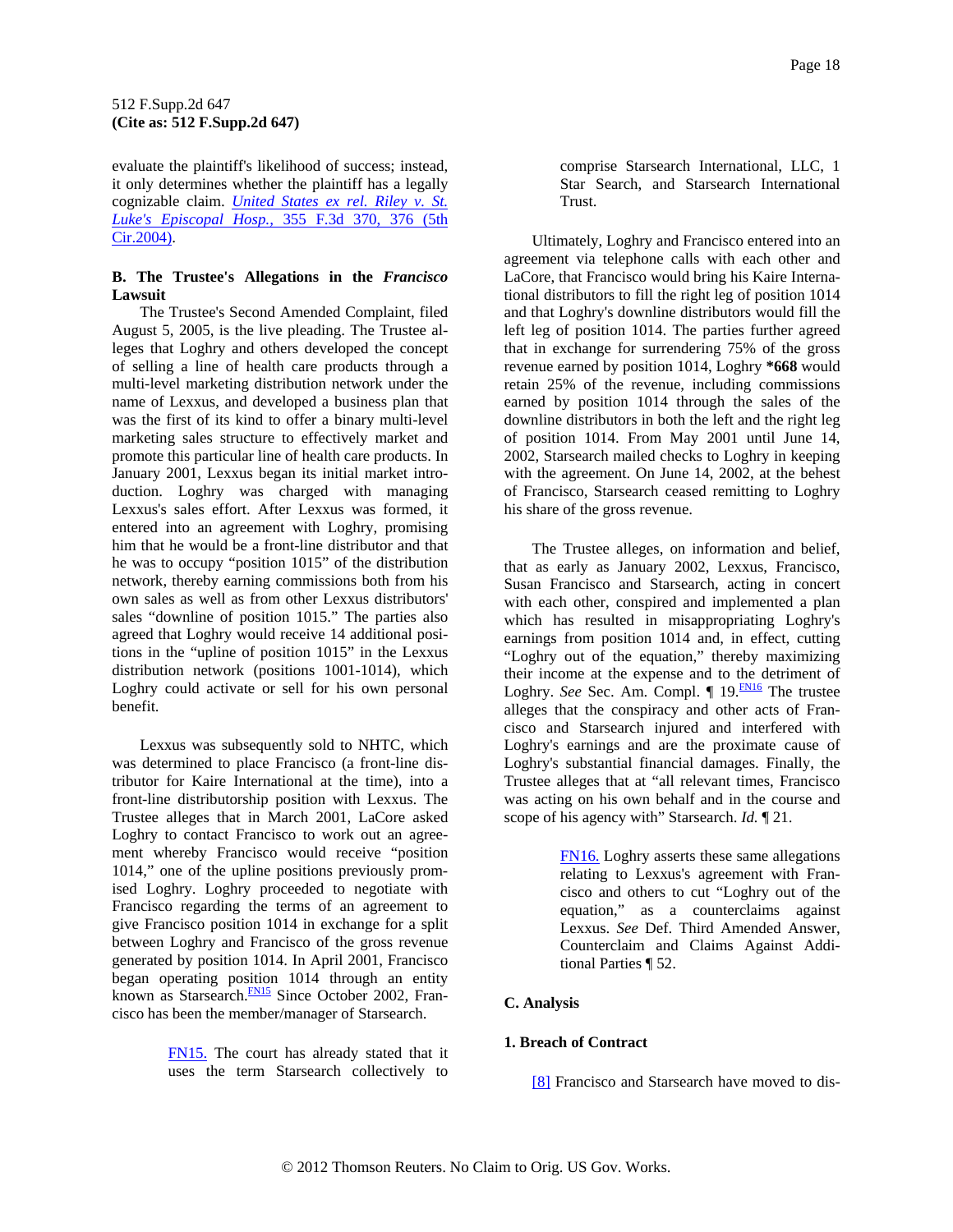<span id="page-18-0"></span>miss the Trustee's claim for breach of contract contending that it violated the Statute of Frauds. Pursuant to [§ 26.01 of the Tex. Bus. & Comm.Code](http://www.westlaw.com/Find/Default.wl?rs=dfa1.0&vr=2.0&DB=1000168&DocName=TXBCS26.01&FindType=L), "an agreement which is not to be performed within one year from the date of making the agreement" is not enforceable unless it is in writing. [Tex. Bus. &](http://www.westlaw.com/Find/Default.wl?rs=dfa1.0&vr=2.0&DB=1000168&DocName=TXBCS26.01&FindType=L&ReferencePositionType=T&ReferencePosition=SP_61d20000b6d76)  Comm.Code  $§$  26.01(b)(6). "[W]here the time for performance is indefinite in that the agreement merely provides for the performance of a particular act or acts which can conceivably be performed within one year, the Statute of Frauds is inapplicable, however improbable performance within one year might be." *[Hondo Oil and Gas Co. v. Texas Crude](http://www.westlaw.com/Find/Default.wl?rs=dfa1.0&vr=2.0&DB=350&FindType=Y&ReferencePositionType=S&SerialNum=1992147899&ReferencePosition=1438)  [Operator,](http://www.westlaw.com/Find/Default.wl?rs=dfa1.0&vr=2.0&DB=350&FindType=Y&ReferencePositionType=S&SerialNum=1992147899&ReferencePosition=1438)* [970 F.2d 1433, 1438 \(5th Cir.1992\).](http://www.westlaw.com/Find/Default.wl?rs=dfa1.0&vr=2.0&DB=350&FindType=Y&ReferencePositionType=S&SerialNum=1992147899&ReferencePosition=1438) [FN17](#page-18-0) Defendants argue that it is clear from the complaint that Loghry believed the alleged revenue sharing agreement between him and Francisco "would last forever." Def. Mot. at 3. Further, according to Defendants, the Trustee does not even allege that the agreement was to be completed within one year. *Id.* Defendants further argue that "in light of the circumstances surrounding the agreement as alleged by Plaintiff, it is reasonable to infer that the parties did not expect the agreement to be performed within one (1) year." *Id.* In response, the Trustee argues that because the agreement was capable of being performed in less than one year, the Statute of Frauds does not apply. *See* Resp. at 3.

> [FN17.](#page-18-0) Although the Trustee argues in his Response that Nebraska law instead of Texas law should be applied in ruling on the motion to dismiss, after considering the cases cited by both parties under Texas and Nebraska law, the court determines that, with regard to the Statute of Frauds, tortious interference and civil conspiracy, the law is substantially similar, thus pretermitting the need to undertake a choice of law analysis.

The court rejects Defendants' contention that the breach of contract claim should be dismissed as barred by the Statute of Frauds. First, as stated by another court in this federal district: "Although [Rule](http://www.westlaw.com/Find/Default.wl?rs=dfa1.0&vr=2.0&DB=1004365&DocName=USFRCPR12&FindType=L)   $12(b)(6)$  dismissal can be based upon an affirmative defense, the defense must appear**\*669** on the face of the pleadings. Therefore, where, as here, the statute of frauds is urged as a defense, Rule  $12(b)(6)$  dismissal should not be granted unless the defense is established by the face of the complaint." *[Hannover](http://www.westlaw.com/Find/Default.wl?rs=dfa1.0&vr=2.0&DB=0000999&FindType=Y&SerialNum=2001546191)  [Life Reassurance Co. of America v. Baker, Lowe, Fox](http://www.westlaw.com/Find/Default.wl?rs=dfa1.0&vr=2.0&DB=0000999&FindType=Y&SerialNum=2001546191)* 

*[Ins. Mktg., Inc.,](http://www.westlaw.com/Find/Default.wl?rs=dfa1.0&vr=2.0&DB=0000999&FindType=Y&SerialNum=2001546191)* [2001 WL 1586874, at \\*7 n. 10](http://www.westlaw.com/Find/Default.wl?rs=dfa1.0&vr=2.0&DB=0000999&FindType=Y&SerialNum=2001546191)  [\(N.D.Tex. Dec. 10, 2001\)](http://www.westlaw.com/Find/Default.wl?rs=dfa1.0&vr=2.0&DB=0000999&FindType=Y&SerialNum=2001546191) (Fitzwater, J.) (citin[g](http://www.westlaw.com/Find/Default.wl?rs=dfa1.0&vr=2.0&DB=506&FindType=Y&ReferencePositionType=S&SerialNum=1994104149&ReferencePosition=1366)  *[Kansa Reinsurance Co. v. Congressional Mtg. Corp.,](http://www.westlaw.com/Find/Default.wl?rs=dfa1.0&vr=2.0&DB=506&FindType=Y&ReferencePositionType=S&SerialNum=1994104149&ReferencePosition=1366)* [20 F.3d 1362, 1366 \(5th Cir.1994\)](http://www.westlaw.com/Find/Default.wl?rs=dfa1.0&vr=2.0&DB=506&FindType=Y&ReferencePositionType=S&SerialNum=1994104149&ReferencePosition=1366)). Defendants' argument is based on an inference from the circumstances surrounding the agreement. Accordingly, Rule  $12(b)(6)$  dismissal is inappropriate. Second, the court agrees with the trustee that because the agreement is capable of being performed within a year, the Statute of Frauds does not apply. *See [Hondo Oil and](http://www.westlaw.com/Find/Default.wl?rs=dfa1.0&vr=2.0&DB=350&FindType=Y&ReferencePositionType=S&SerialNum=1992147899&ReferencePosition=1438)  [Gas Co.,](http://www.westlaw.com/Find/Default.wl?rs=dfa1.0&vr=2.0&DB=350&FindType=Y&ReferencePositionType=S&SerialNum=1992147899&ReferencePosition=1438)* [970 F.2d at 1438.](http://www.westlaw.com/Find/Default.wl?rs=dfa1.0&vr=2.0&DB=350&FindType=Y&ReferencePositionType=S&SerialNum=1992147899&ReferencePosition=1438) Accordingly, Defendants' motion to dismiss the Trustee's breach of contract claim should be denied.

# **2. Tortious Interference Claim**

Defendants contend that the Trustee's claim that Francisco tortiously interfered with Loghry's alleged agreement with Starsearch to split revenues must be dismissed. In his complaint, the trustee alleged that Loghry had a valid business relationship with Starsearch, that Starsearch would receive "position 1014" in the Lexxus distribution network, which was a position previously promised Loghry, that Starsearch would retain 75% of the gross commission revenue earned by position 1014, and that Loghry, in exchange for relinquishing his interest in that position would receive 25% of the gross commission earned by that position. The Trustee alleged that Francisco knew of the business relationship between Loghry and Starsearch and that Francisco entered into the Starsearch agreement with Loghry. With regard to intentional interference, the trustee alleged that Francisco, with the cooperation of Lexxus, moved distributors from the right leg of position 1014 to a leg under position 1012, a position owned by Francisco and/or Starsearch. The allegations are that at Francisco's behest, Starsearch ceased remitting to Loghry his share of the gross commission revenue earned by position 1014 on or about June 14, 2002. The Trustee alleges damages in the form of lost revenues to which he was entitled and would have received absent the alleged tortious interference.

[\[9\]](#page-2-0) The elements of tortious interference with a contract are: (1) an existing contract subject to interference; (2) a willful and intentional act of interference with the contract; (3) that proximately caused the plaintiff's injury; and (4) caused actual damages or loss. *[Prudential Ins. Co. of Am. v. Fin. Review](http://www.westlaw.com/Find/Default.wl?rs=dfa1.0&vr=2.0&DB=4644&FindType=Y&ReferencePositionType=S&SerialNum=2000389915&ReferencePosition=77)  [Servs., Inc.,](http://www.westlaw.com/Find/Default.wl?rs=dfa1.0&vr=2.0&DB=4644&FindType=Y&ReferencePositionType=S&SerialNum=2000389915&ReferencePosition=77)* [29 S.W.3d 74, 77 \(Tex.2000\)](http://www.westlaw.com/Find/Default.wl?rs=dfa1.0&vr=2.0&DB=4644&FindType=Y&ReferencePositionType=S&SerialNum=2000389915&ReferencePosition=77). In support of their motion to dismiss the tortious interference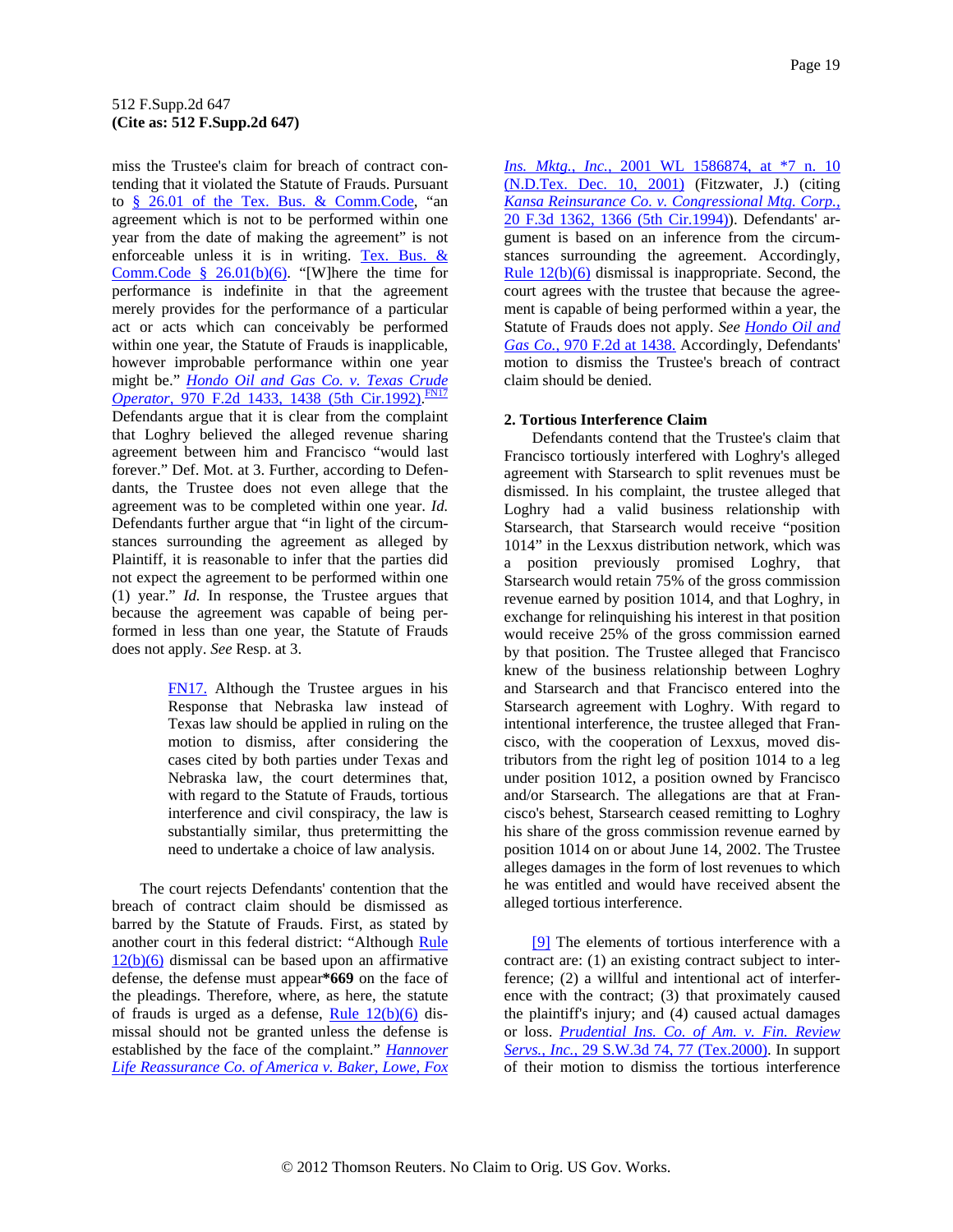<span id="page-19-0"></span>claim, Defendants argue that Texas law does not recognize a claim of tortious interference against an agent who allegedly interfered with the contracts of his own company, because the agent is acting for and as the company. *See* Def. Mot. at 4-5 (and cases cited therein). Defendants also contend that Plaintiffs have failed to allege any intentional interference by Francisco, as required by Texas law. Defendants argues that the "Complaint is wholly devoid of any allegations that Francisco was acting contrary to Starsearch's interest and sought to intentionally interfere with the companies alleged contract to split revenues with Loghry." *Id.* at 5. In sum, Defendants argue that "Francisco was not a stranger to the contract and cannot be said to have intentionally interfered with the contract." *Id.* In response, the Trustee asserts that he pleaded facts that Francisco was acting for his individual advantage when he induced Starsearch to breach its agreement with Loghry, and, **\*670** with Loghry out of the way, received additional revenue from position 1014 that he could use, and did use, for his own personal benefit.

[\[10\]](#page-2-0) The court determines that the trustee has sufficiently pled his claim of tortious interference. As a general rule, the actions of a corporate agent on behalf of the corporation are deemed the corporation's acts. *See [Holloway v. Skinner,](http://www.westlaw.com/Find/Default.wl?rs=dfa1.0&vr=2.0&DB=713&FindType=Y&ReferencePositionType=S&SerialNum=1995107685&ReferencePosition=795)* [898 S.W.2d 793,](http://www.westlaw.com/Find/Default.wl?rs=dfa1.0&vr=2.0&DB=713&FindType=Y&ReferencePositionType=S&SerialNum=1995107685&ReferencePosition=795)  [795 \(Tex.1995\)](http://www.westlaw.com/Find/Default.wl?rs=dfa1.0&vr=2.0&DB=713&FindType=Y&ReferencePositionType=S&SerialNum=1995107685&ReferencePosition=795). In *[Holloway](http://www.westlaw.com/Find/Default.wl?rs=dfa1.0&vr=2.0&FindType=Y&SerialNum=1995107685)* the court held that:

The second element of [a cause of action for tortious interference] is of particular importance when the defendant serves the dual roles of the corporate agent and the third party who allegedly induces the corporation's breach. To establish a prima facie case under such circumstances, the alleged act of interference must be performed in furtherance of the defendant's personal interests so as to preserve the logically necessary rule that a party cannot tortiously interfere with its own contract. We hold that to meet this burden in a case of this nature, the plaintiff must show that the defendant acted in a fashion so contrary to the corporation's best interests that his actions could only have been motivated by personal interests.

*[Id.](http://www.westlaw.com/Find/Default.wl?rs=dfa1.0&vr=2.0&FindType=Y&SerialNum=1995107685)* [at 796.](http://www.westlaw.com/Find/Default.wl?rs=dfa1.0&vr=2.0&FindType=Y&SerialNum=1995107685) As set forth above, the Trustee has pled that Francisco, Starsearch's agent, acted in furtherance of his own personal interest.  $F<sub>N18</sub>$  The court also determines that he has sufficiently alleged the remaining elements of a claim for tortious interference. Accordingly, Defendants' motion to dismiss the Trustee's claim for tortious interference with contractual relations should be denied.

> [FN18.](#page-19-0) While Defendants are correct that the Trustee had also alleged that Francisco was acting within the course and scope of his agency with Starsearch (*see* Pl. Am. Compl. ¶ 21), it is permissible to plead in the alternative. At the summary judgment stage, if the evidence shows that Francisco was acting in the scope and course of his agency, the outcome would be different.

# **3. Civil Conspiracy Claim**

Defendants have moved to dismiss the Trustee's civil conspiracy claims, contending that, as a "derivative tort," it must be predicated on an intentional tort. Defendants argue that from the complaint, they cannot ascertain upon which intentional tort the conspiracy claim is premised. Alternatively, Defendants argue that even if the conspiracy claim is premised on tortious interference, that claim should have been dismissed, and the conspiracy claim cannot stand alone and should also be dismissed. Def. Mot. at 6-7.

[\[11\]](#page-2-0) In Texas, a:

[c]ivil conspiracy, [which is] generally defined as a combination of two or more persons to accomplish an unlawful purpose, or to accomplish a lawful purpose by unlawful means, might be called a derivative tort. That is, a defendant's liability for conspiracy depends on participation in some underlying tort for which the plaintiff seeks to hold at least one of the named defendants liable.

*[Tilton v. Marshall,](http://www.westlaw.com/Find/Default.wl?rs=dfa1.0&vr=2.0&DB=713&FindType=Y&ReferencePositionType=S&SerialNum=1996158954&ReferencePosition=681)* [925 S.W.2d 672, 681](http://www.westlaw.com/Find/Default.wl?rs=dfa1.0&vr=2.0&DB=713&FindType=Y&ReferencePositionType=S&SerialNum=1996158954&ReferencePosition=681)  [\(Tex.1996\)](http://www.westlaw.com/Find/Default.wl?rs=dfa1.0&vr=2.0&DB=713&FindType=Y&ReferencePositionType=S&SerialNum=1996158954&ReferencePosition=681) (internal citation omitted). The essential elements are: (1) two or more persons; (2) an object to be accomplished; (3) a meeting of minds on the object or course of action; (4) one or more unlawful, overt acts; and (5) damages as the proximate result. *[Operation Rescue-Nat'l v. Planned Parenthood of](http://www.westlaw.com/Find/Default.wl?rs=dfa1.0&vr=2.0&DB=713&FindType=Y&ReferencePositionType=S&SerialNum=1998138424&ReferencePosition=553)  [Houston & Southeast Tex., Inc.,](http://www.westlaw.com/Find/Default.wl?rs=dfa1.0&vr=2.0&DB=713&FindType=Y&ReferencePositionType=S&SerialNum=1998138424&ReferencePosition=553)* [975 S.W.2d 546, 553](http://www.westlaw.com/Find/Default.wl?rs=dfa1.0&vr=2.0&DB=713&FindType=Y&ReferencePositionType=S&SerialNum=1998138424&ReferencePosition=553)  [\(Tex.1998\).](http://www.westlaw.com/Find/Default.wl?rs=dfa1.0&vr=2.0&DB=713&FindType=Y&ReferencePositionType=S&SerialNum=1998138424&ReferencePosition=553) As the court has determined that the trustee has sufficiently pled his claim for tortious interference, there is a viable underlying cause of action for his civil conspiracy claim. Further, the court has **\*671** considered the allegations of civil conspiracy in the Second Amended Complaint. As the court must